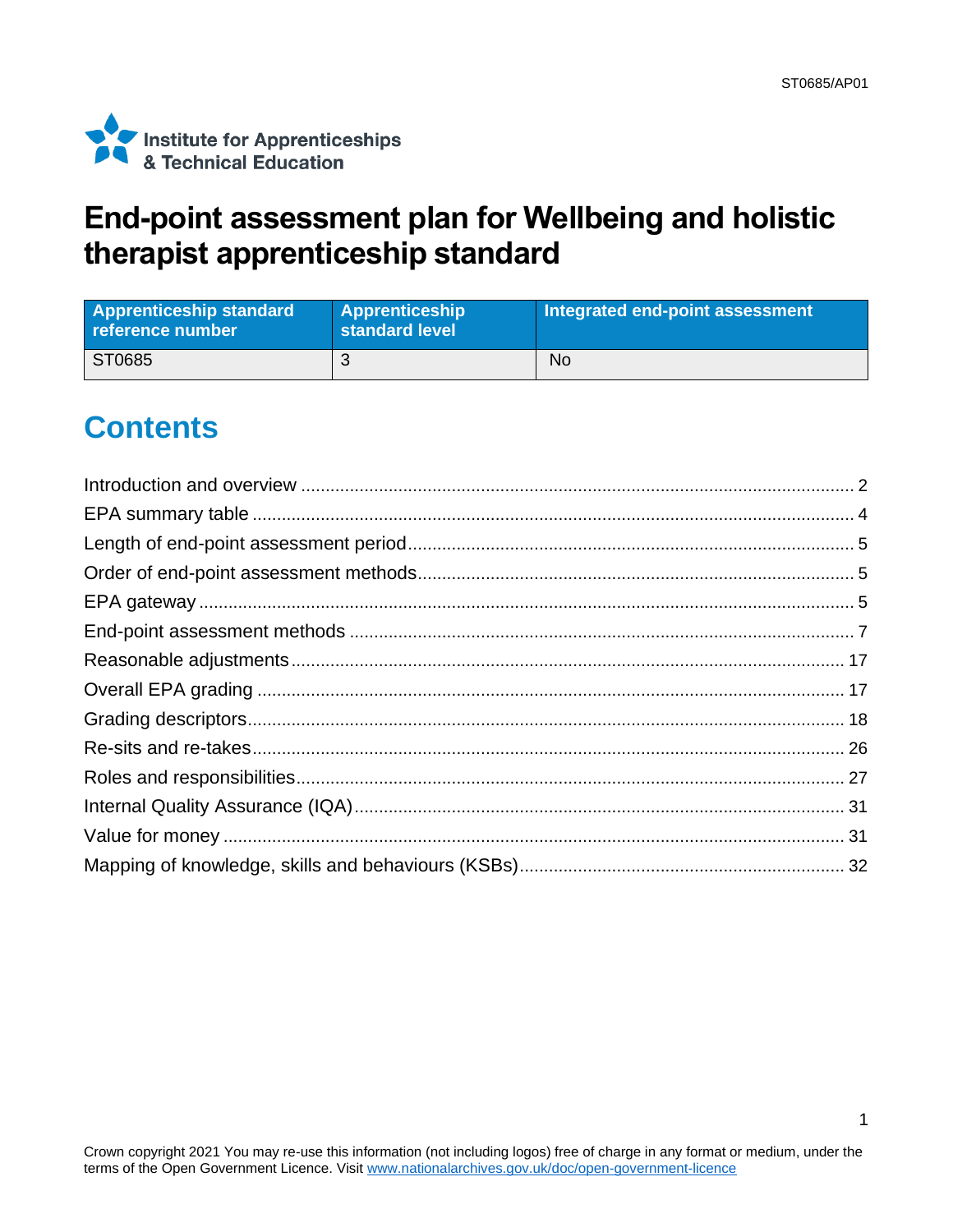# <span id="page-1-0"></span>**Introduction and overview**

This document sets out the requirements for end-point assessment (EPA) for the wellbeing and holistic therapist apprenticeship standard. It explains how EPA for this apprenticeship must operate.

It provides the EPA design requirements for end-point assessment organisations (EPAOs) for this apprenticeship standard. It will also be useful for apprentices undertaking this apprenticeship, their employers and training providers.

EPA must be conducted by an EPAO approved to deliver EPA for this apprenticeship standard. Each employer should select an approved EPAO from the Education & Skills Funding Agency's Register of end-point assessment organisations (RoEPAO).

Full-time apprentices will typically spend 20 months on-programme (before the gateway) working towards this occupational standard. All apprentices must spend a minimum of 12 months on-programme. All apprentices must spend a minimum of 20% of on-programme time undertaking off-the-job training.

Before starting EPA, an apprentice must meet the gateway requirements. For this apprenticeship they are:

- the employer must be content that the apprentice is working at or above the occupational standard
- apprentices must have compiled and submitted a portfolio of evidence to underpin the professional discussion.
- apprentices must have achieved English and mathematics at Level  $2<sup>1</sup>$

The EPAO must confirm that all required gateway evidence has been provided and accepted as meeting the gateway requirements. The EPAO is responsible for confirming gateway eligibility. Once this has been confirmed, the EPA period starts.

This EPA should then be completed within an EPA period lasting typically for 3 months.

This EPA consists of 3 discrete assessment methods.

<sup>&</sup>lt;sup>1</sup> For those with an education, health and care plan or a legacy statement, the apprenticeship's English and mathematics minimum requirement is Entry Level 3. British Sign Language (BSL) qualifications are an alternative to English qualifications for those who have BSL as their primary language.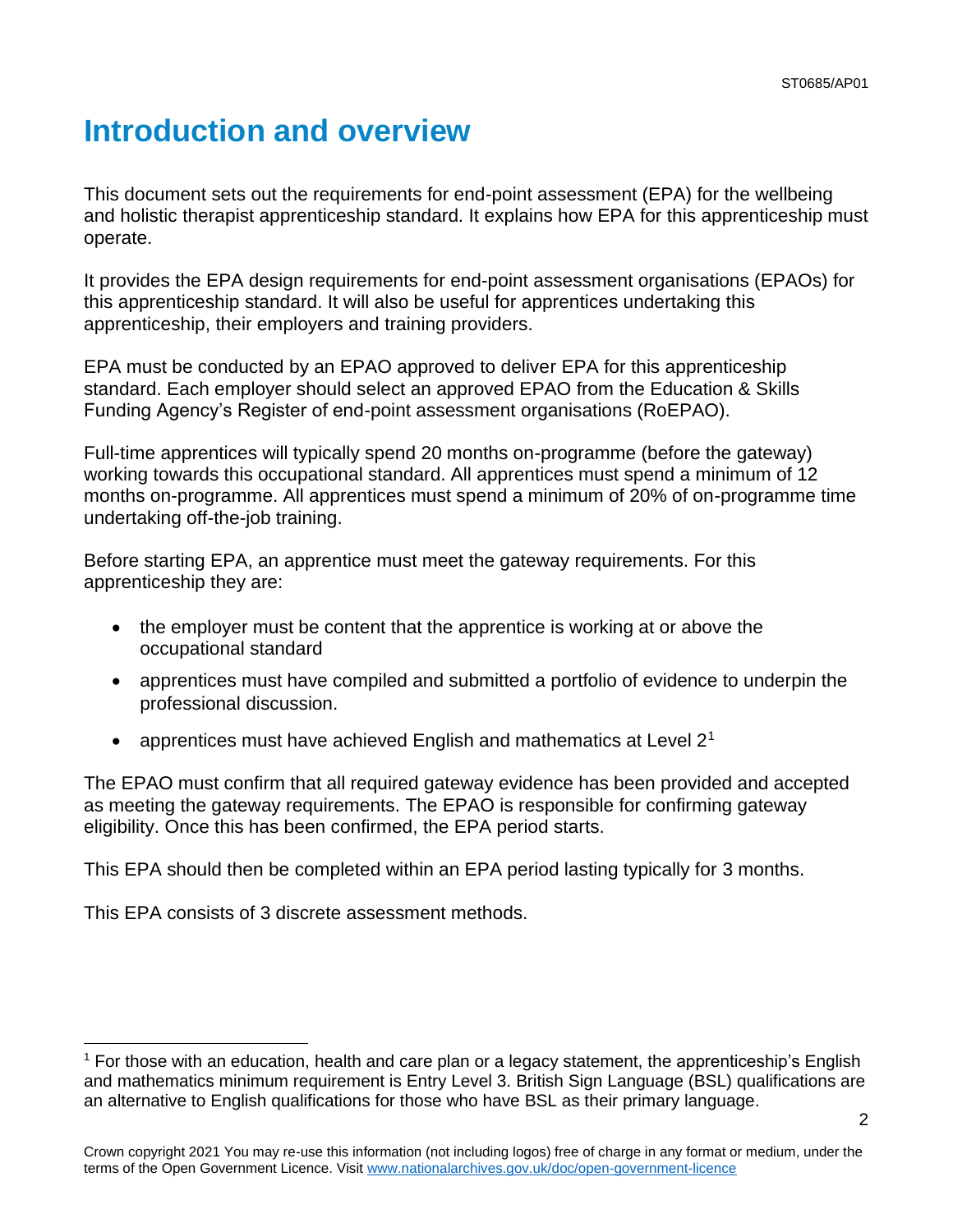It will be possible to achieve the following grades in each end-point assessment method:

### Assessment method 1: **Knowledge test**

- fail
- Pass

### Assessment method 2: **Observation with questions**

- fail
- pass
- distinction

Assessment method 3: **Professional discussion underpinned by a portfolio of evidence**

- fail
- pass
- distinction

Performance in the end-point assessment methods will determine the overall apprenticeship standard grade of:

- fail
- pass
- merit
- distinction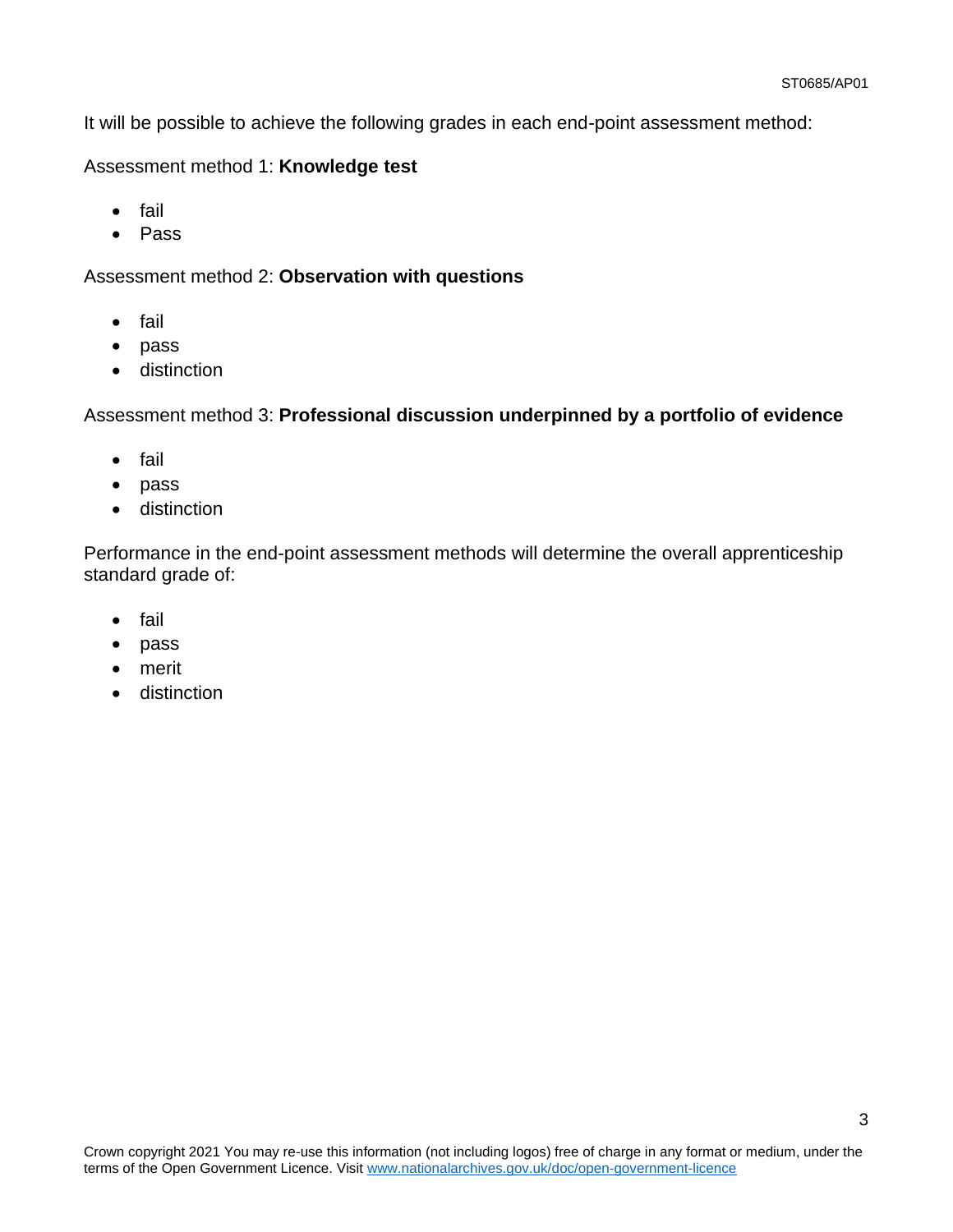4

# <span id="page-3-0"></span>**EPA summary table**

| <b>On-programme</b><br>(typically, 20 months)                           | Training to develop the knowledge, skills and behaviours<br>(KSBs) of the occupational standard.<br>Training towards English and mathematics Level 1 and 2, if<br>required<br>Compiling a portfolio of evidence                                                                                                                                                                                                                                                                                         |
|-------------------------------------------------------------------------|---------------------------------------------------------------------------------------------------------------------------------------------------------------------------------------------------------------------------------------------------------------------------------------------------------------------------------------------------------------------------------------------------------------------------------------------------------------------------------------------------------|
| <b>End-point assessment</b><br>gateway                                  | The employer must be content that the apprentice is working<br>at or above the level of the occupational standard.<br>Apprentices must have achieved English and mathematics at<br>Level 2.<br>Apprentices must submit a portfolio to underpin the<br>professional discussion.                                                                                                                                                                                                                          |
| <b>End-point assessment</b><br>(which will typically take 3)<br>months) | End-point assessment method 1: Knowledge test, graded:<br>fail<br>pass<br>End-point assessment method 2: Observation with questions,<br>graded:<br>fail<br>pass<br>distinction<br>End-point assessment method 3: Professional discussion<br>underpinned by a portfolio of evidence, graded:<br>fail<br>$\bullet$<br>pass<br>distinction<br>$\bullet$<br>Performance in these assessment methods will determine the<br>overall apprenticeship standard grade of:<br>fail<br>pass<br>merit<br>distinction |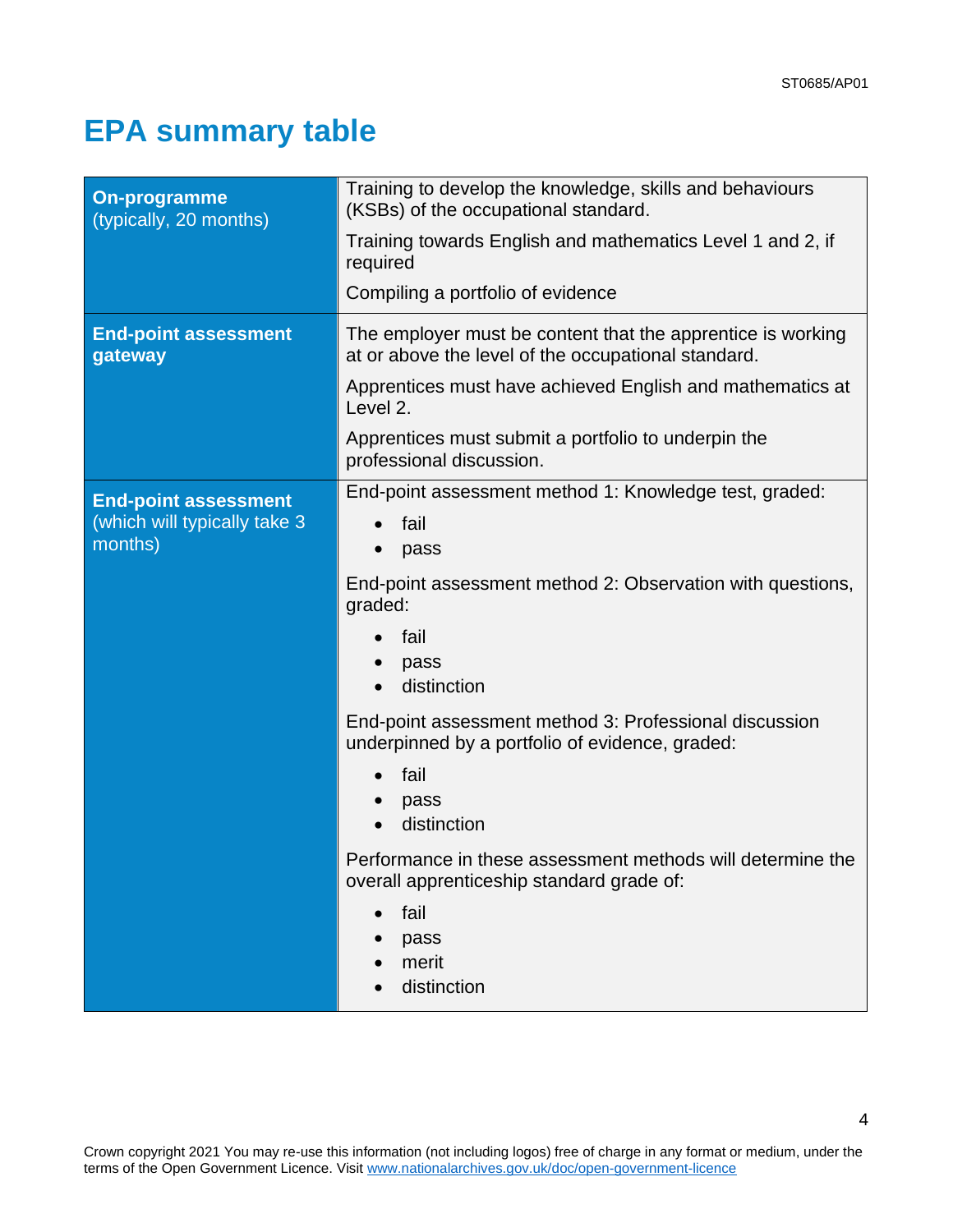# <span id="page-4-0"></span>**Length of end-point assessment period**

The EPA will be completed within an EPA period lasting typically of 3 months, starting when the EPAO has confirmed that all the gateway requirements have been met.

## <span id="page-4-1"></span>**Order of end-point assessment methods**

<span id="page-4-2"></span>The assessment methods can be completed in any order.

## **EPA gateway**

The apprentice should only enter the gateway once the employer is content that the apprentice is working at or above the occupational standard. In making this decision, the employer may take advice from the apprentice's training provider(s), but the decision must ultimately be made solely by the employer.

The EPAO determines when all gateway requirements have been met, and the EPA period will only start once the EPAO has confirmed this.

In addition to the employer's confirmation that the apprentice is working at or above the level of the occupational standard, the apprentice must have completed the following gateway requirements prior to starting EPA:

• Achieved English and mathematics at Level 2. For those with an education, health and care plan or a legacy statement, the apprenticeship's English and mathematics minimum requirement is Entry Level 3. British Sign Language (BSL) qualifications are an alternative to English qualifications for those who have BSL as their primary language.

For knowledge test:

• no specific requirements

For observation with questions:

• employers must provide copies of local policies and procedures to the EPAO

For professional discussion, the apprentice will be required to submit:

• a portfolio of evidence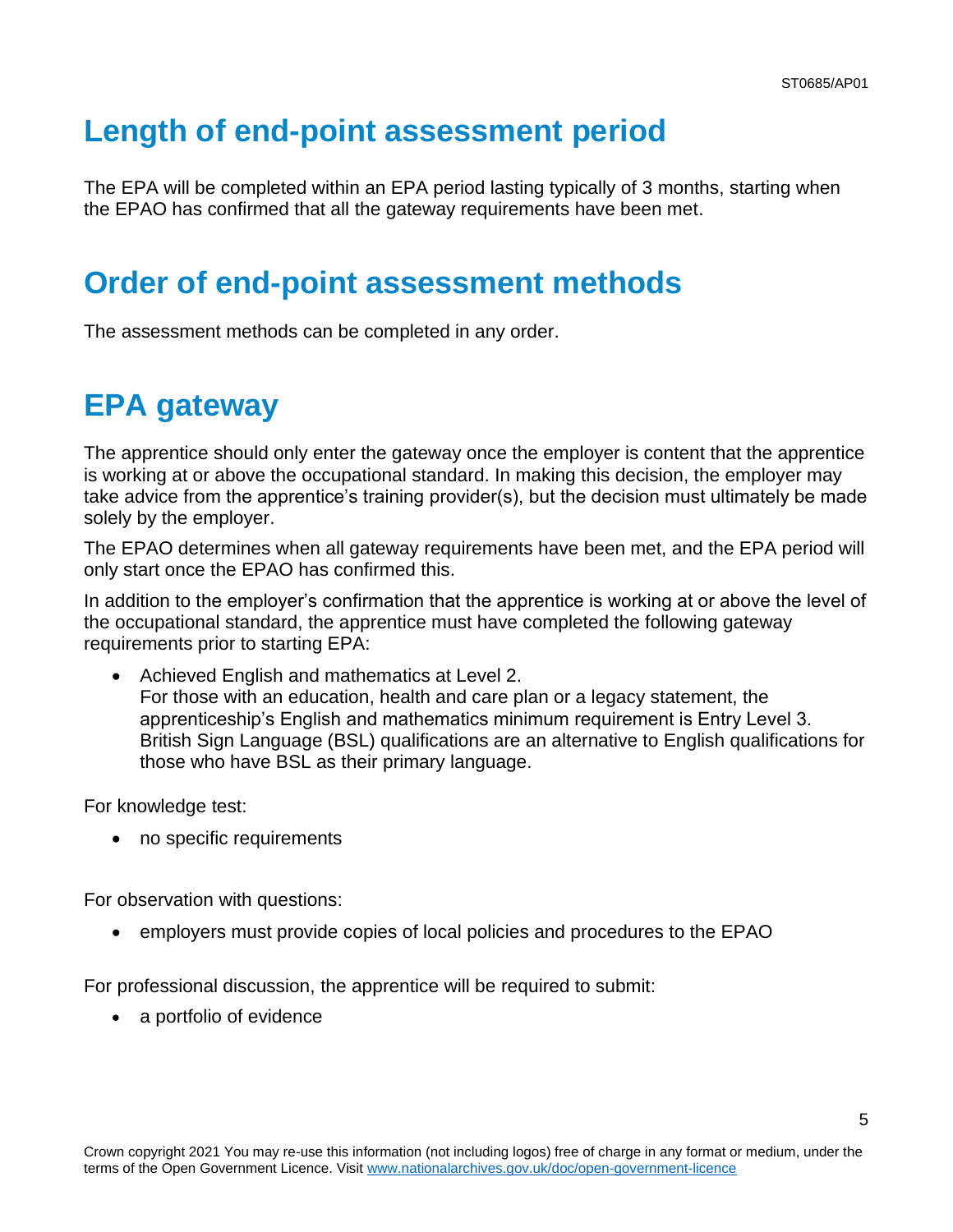### **Portfolio of evidence requirements**:

- apprentices must compile a portfolio of evidence during the on-programme period of the apprenticeship
- it must contain evidence related to the KSBs that will be assessed by the professional discussion
- the portfolio of evidence will typically contain 17 discrete pieces of evidence
- evidence must be mapped by the apprentice against the KSBs assessed by the professional discussion (see mapping of KSBs)
- evidence may be used to demonstrate more than one KSB; a qualitative as opposed to quantitative approach is suggested
- evidence sources may include:
	- o workplace documentation/records, for example workplace policies/procedures, records
	- o witness statements
	- o annotated photographs
	- $\circ$  video clips (maximum total duration 5 minutes); the apprentice must be in view and identifiable
	- This is not a definitive list; other evidence sources are possible.
- it should not include reflective accounts or any methods of self-assessment
- any employer contributions should focus on direct observation of performance (for example witness statements) rather than opinions
- the evidence provided must be valid and attributable to the apprentice; the portfolio of evidence must contain a statement from the employer and apprentice confirming this
- the portfolio of evidence must be submitted to the EPAO at the gateway

The portfolio of evidence is not directly assessed. It underpins the professional discussion and therefore should not be marked by the EPAO. EPAOs should review the portfolio of evidence in preparation for the professional discussion but are not required to provide feedback after this review of the portfolio.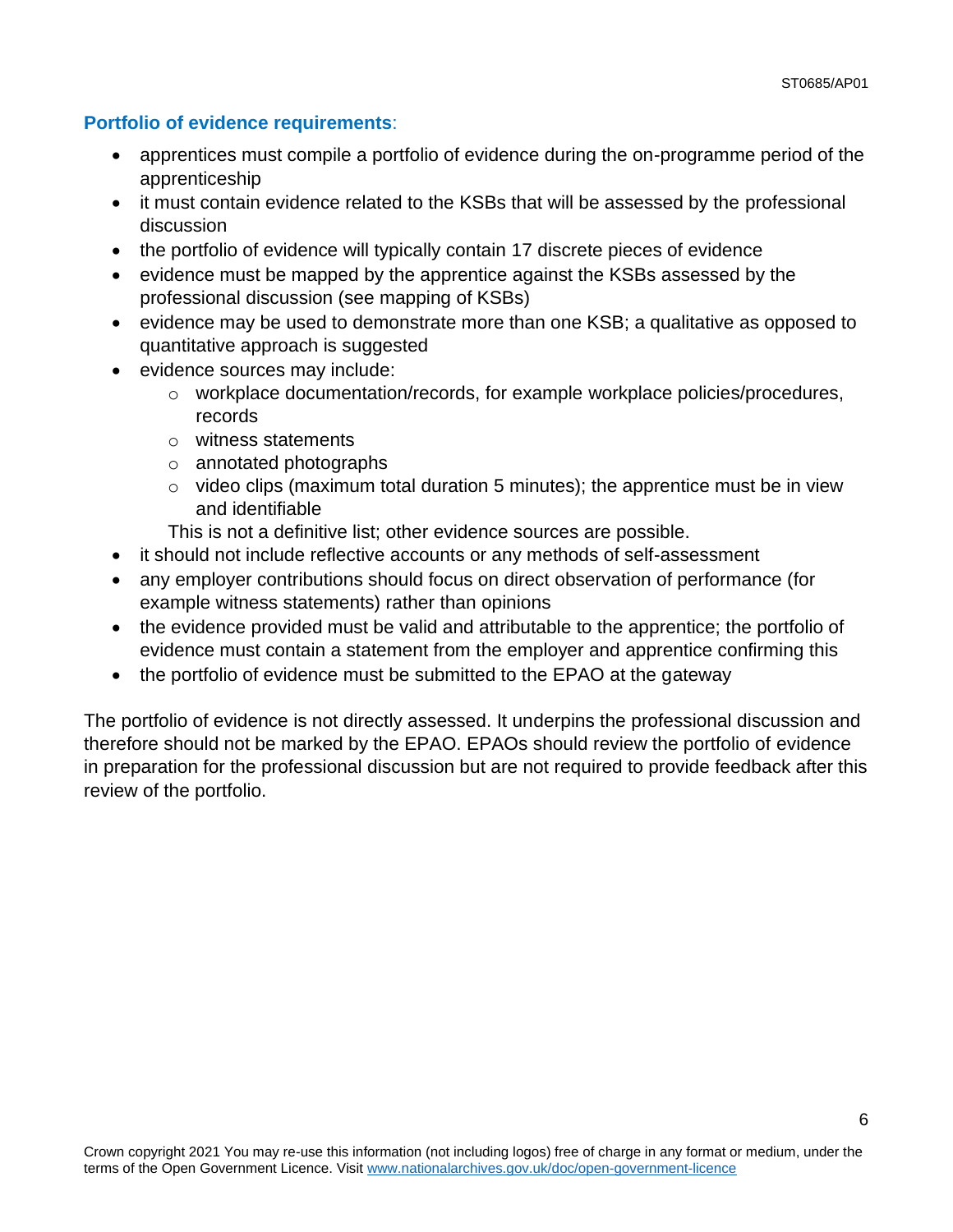# <span id="page-6-0"></span>**End-point assessment methods**

## **End-point assessment method 1: Knowledge test**

### **Overview**

This assessment method has 1 component.

A test is a controlled assessment which consists of a series of questions in which apprentices are asked to provide a response.

The rationale for this assessment method is:

- it is an accurate way to test the apprentice's underpinning knowledge that may not naturally occur in other assessment methods. This method confirms competency against health and safety requirements which is essential to this occupation
- it allows for efficient testing of knowledge where there is a right or wrong answer
- it allows for flexibility in terms of when, where and how it is taken
- it allows larger volumes of apprentices to be assessed at one time

### **Delivery**

### **Test Format**

The test must be:

• computer based

It will consist of 44 questions.

These questions will consist of closed response questions (multiple-choice questions). The multiple-choice questions will have four options of which one will be correct. The questions must be varied to avoid the text becoming too predictable yet allow assessment of the relevant knowledge.

#### **Test administration**

Apprentices must have 80 minutes to complete the test. The apprentice will be given 5 working days' notice of the test date, time and location.

The test is closed book which means that the apprentice cannot refer to reference books or materials.

#### **Assessment**

Tests must be marked by independent assessors or markers employed by the EPAO following a marking guide produced by the EPAO. Alternatively, marking by computer is permissible where question type allows this.

A correct response will be assigned one mark.

Any incorrect or missing answers must be assigned zero marks.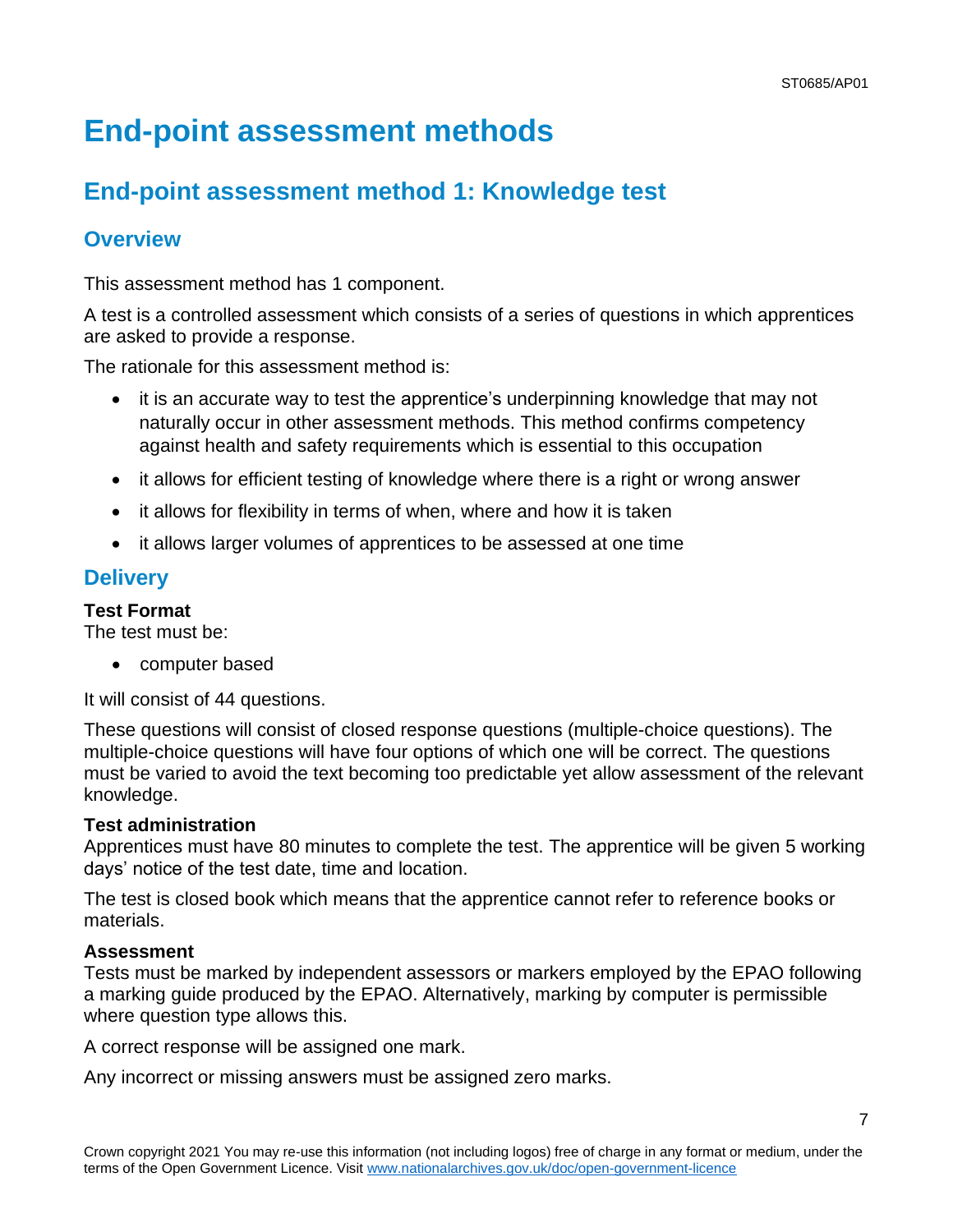The following grade boundaries apply to the test:

| Grade       | <b>Minimum score</b> | Maximum score |
|-------------|----------------------|---------------|
| <b>Pass</b> |                      | 44            |
| Fail        |                      | 30            |

### **Assessment location**

Apprentices must take the test in a suitably controlled environment that is a quiet space, free from distractions and influence, in the presence of an invigilator. The invigilator may be specialised software, if the test can be taken on-line or another external person employed by the EPAO.

The EPAO is required to have an invigilation policy that will set out how the test is to be carried out. This will include specifying the most appropriate ratio of apprentices to invigilators to best take into account the setting and security required in administering the test.

The EPAO is responsible for ensuring the security of any tests they administer to ensure the test remains valid and reliable (this includes any arrangements made using online tools).

The EPAO is responsible for verifying the identity of the person taking the test. The EPAO must also verify the suitability of the venue for test-taking.

### **Question and resource development**

Questions must be written by EPAOs, must be relevant to the occupation and assess KSBs mapped to this assessment method. It is recommended that this be done in consultation with employers of this occupation. EPAOs should maintain the security and confidentiality of their questions when consulting employers.

Each EPAO must develop a test specification. They must also develop a question bank of sufficient size to prevent predictability and review it regularly (at least once a year) to ensure it, and the questions it contains, are fit for purpose.

The test questions must be varied yet assess the relevant KSBs.

EPAOs must ensure that apprentices have a different set of questions in the case of re-sits/retakes.

EPAOs will produce the following material to support this assessment method:

- a question bank
- a test specification
- sample tests and mark schemes
- live tests and mark schemes
- analysis reports which show areas of weakness for completed tests/exams and an invigilation policy
- assessment recording documentation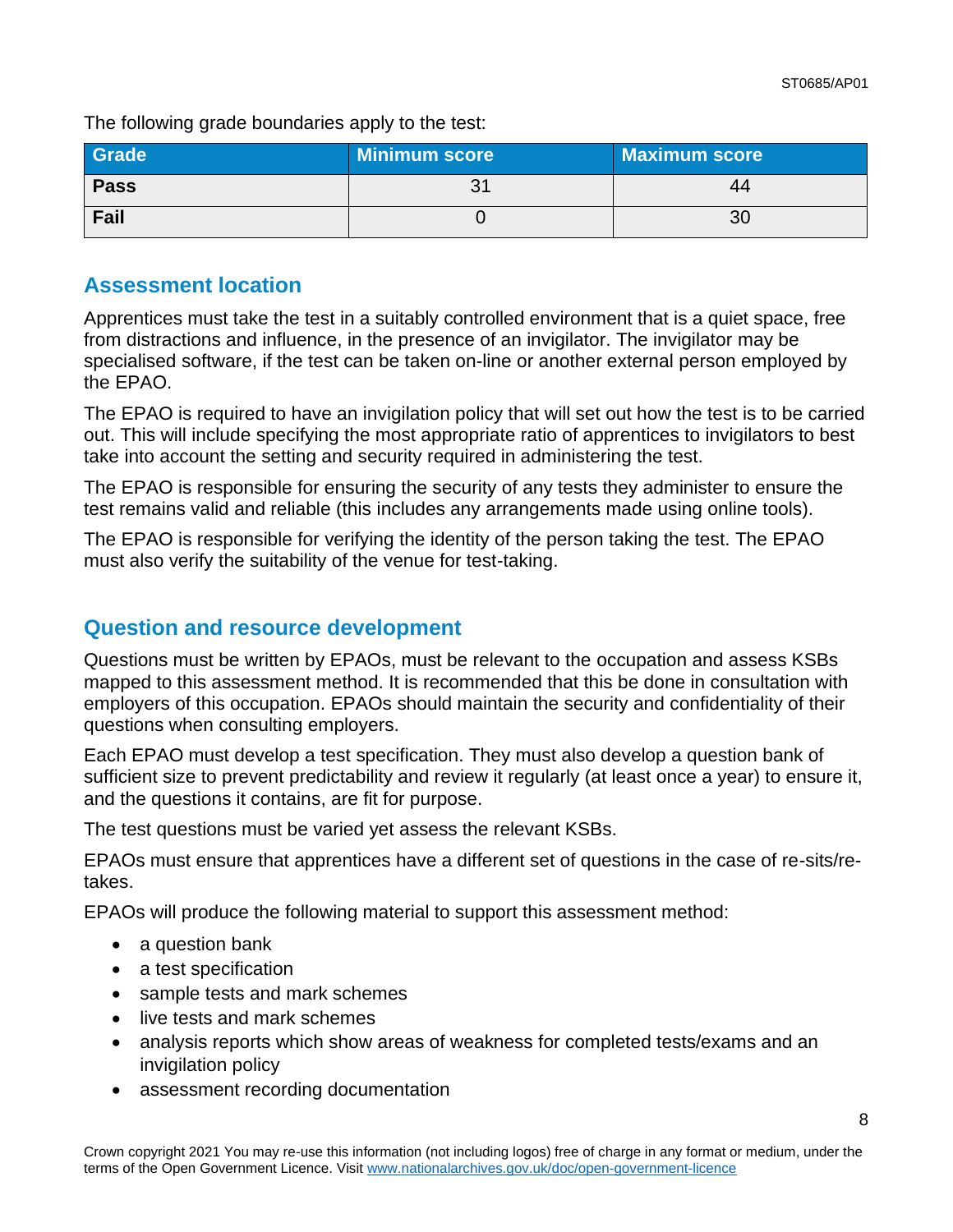## **End-point assessment method 2: Observation with questions**

### **Overview**

This assessment method has 1 component.

An observation with questions involves an independent assessor observing an apprentice undertaking work as part of their normal duties in the workplace and asking questions. This allows for a demonstration of the KSBs through naturally occurring evidence. The observation must be of an apprentice completing their usual work and simulation is not permitted. Apprentices must be observed by the independent assessor completing work under normal working conditions. The observation must be on a minimum of three clients, one client should be a new client and two should be previously consulted clients.

The independent assessor will ask questions in relation to KSBs that have not been observed although these should be kept to a minimum.

The rationale for this assessment method is:

- The occupation involves practical activity best assessed through observation; it would be difficult to replicate the working environment in a valid way and employers would doubt the occupational competence of an individual not assessed in this way.
- this is a practical role, best demonstrated through completing tasks in a real work setting
- observation makes use of employer resources and equipment, which will be familiar to the apprentice and thus allow them to perform at their best
- questioning allows for the assessment of the breadth and depth of underpinning knowledge against the grading descriptors
- tasks completed during the observation should contribute to workplace productivity and are valid
- it is a holistic assessment method

### **Delivery**

The observation with questions must typically take 4 hours and 15 minutes. During this time the apprentice will perform the following:

- 1. Perform and adapt an Indian head massage treatment (typically 1 hour 15 minutes)
- 2. Perform and adapt a wellness and holistic massage treatment (typically 2 hours)
- 3. Perform and adapt a thermal therapy treatment (typically 1 hour)

To ensure health and safety the independent assessor can terminate the observation at any point should the apprentice put either themselves or others at risk.

EPAOs must manage invigilation of apprentices during breaks in order to maintain security of the assessment in line with their malpractice policy.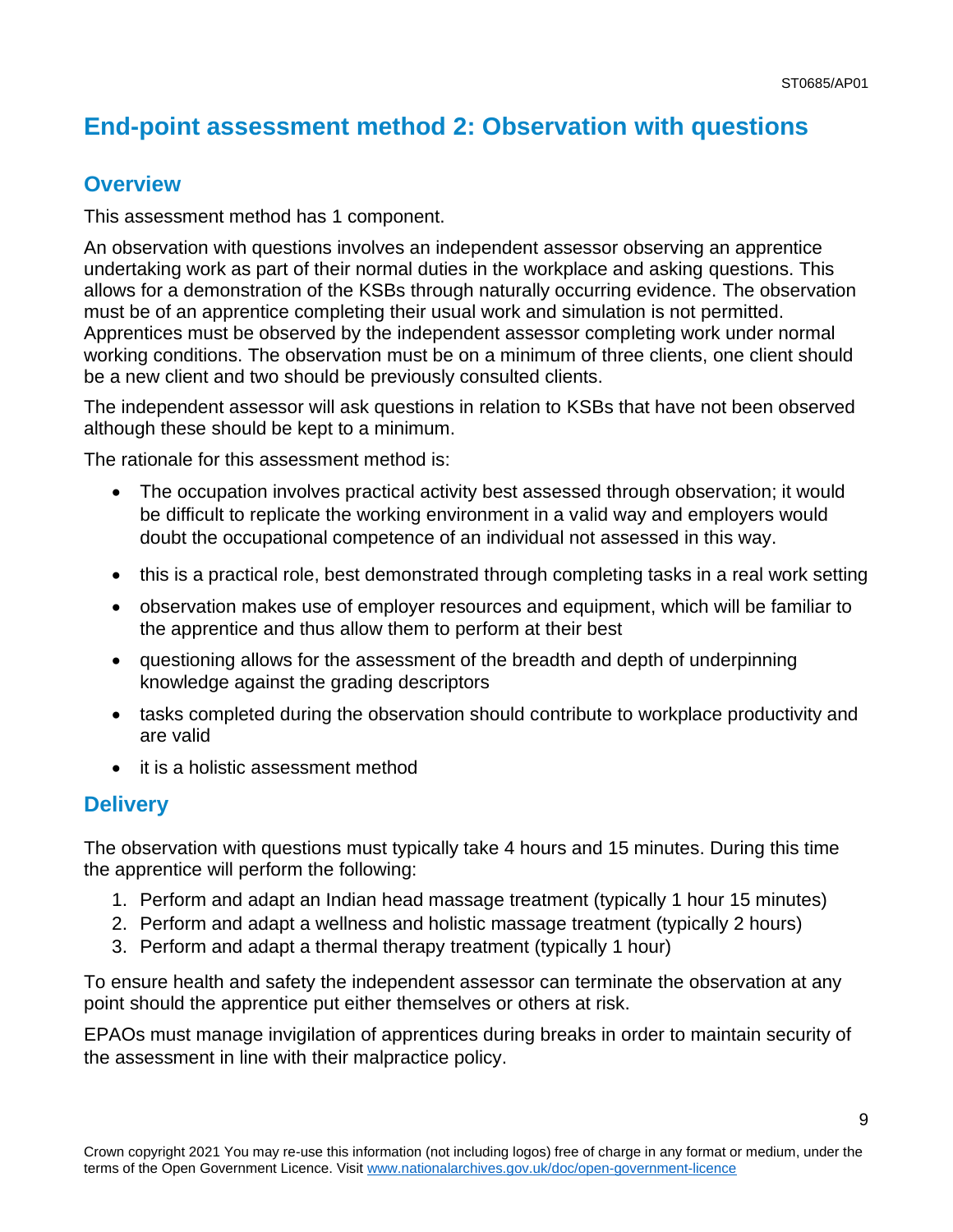The independent assessor may observe only one apprentice at any one time, to ensure quality and rigour.

Apprentices must be provided with information on the format of the observation with questions, including the timescales they will be working to before the start of the observation with questions. The time taken to give this information is exclusive of the assessment time.

The observation with questions may be split into three discrete treatments held over a maximum of 1 working day. The length of a working day is typically considered to be 7.5 hours. The independent assessor has the discretion to increase or decrease the time of each of the three treatments by up to 10% to allow the apprentice to complete the treatment that they are working on or complete the answer to a question.

The following activities must be observed during the observation with questions.

The apprentice will complete 3 treatments, one client should be a new client to allow the apprentice to demonstrate a full consultation and dynamic lifestyle profiling. The remaining two clients should be previously consulted clients to ensure there is no duplication of assessment. During the observation, they will need to demonstrate they meet safe and effective methods of working, comply with organisational operations to meet legal, regulatory, licencing and/or local rules, industry requirements, treatment protocols, manufacturers' instructions and guidance and treatment protocols. (K19, S5, S7).

The employer is responsible for providing suitable clients that allows the apprentice to demonstrate the KSBs mapped to this assessment method including being required to complete the treatments detailed in the observation and providing contingency clients if required. The venue host is responsible for informing the clients of the end point assessment process to ensure understanding, consent and cooperation.

The observation with questions should be conducted in the following way, to take account of the occupational context:

### **1. Indian head massage treatment (typically 1 hour 15 minutes)**

- One client update consultation using a **previously consulted client** (15 minutes) to include:
	- obtaining, collating and recording personal information (S3, S6)
	- establishing suitability of treatment and conducting tests (K24, S4)
	- advising on the environmental and lifestyle factors (S19, K1, K12, K42, K48)
	- client risk assessment (S9)
	- communicating with clients to build and maintain trust (S2)
- Perform and adapt an Indian head massage treatment (S12, S15, K28) using advanced manual therapy techniques (face, scalp), to meet client's physical and psychological characteristics, treatment objectives, needs and expectations (typically 45 minutes) to include:
	- applying safe and effective methods of working (S7, K19)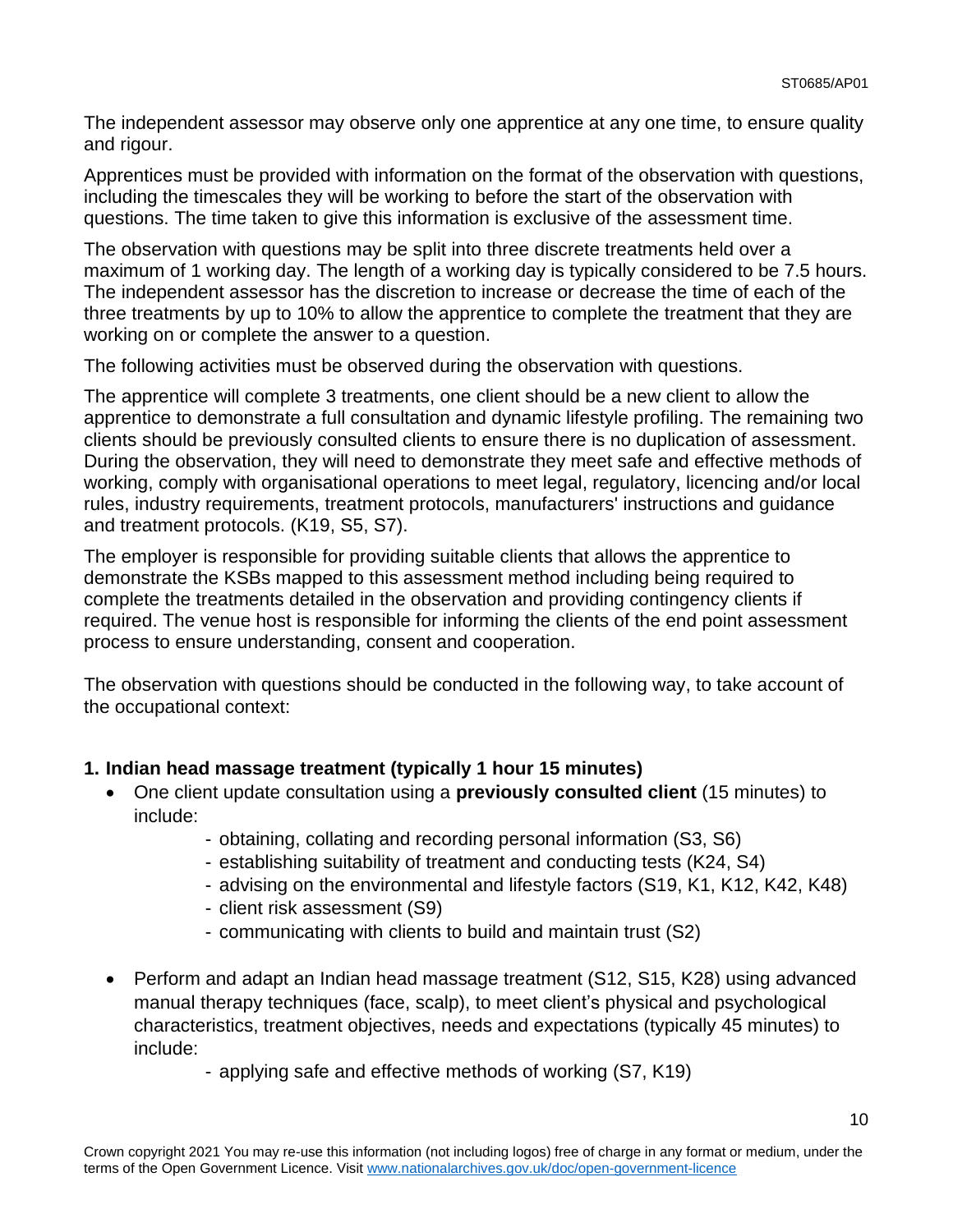- preparing, maintaining and checking the client and environment (K16, K17, K25, K26, K27, K31, S8, S11, S14
- using the relevant products, tools, equipment (K32, K40, S18)
- evaluating the outcome (K42, S23)
- Provide advice and recommendations and sufficient post-treatment recovery time (K41, K43, S19, S22) (typically 15 minutes)

### **2. A wellness and holistic massage treatment (typically 2 hours)**

- One in-depth dynamic client profile consultation on a **new client** which a wellbeing therapy and treatment experience schedule is created in pursuit of optimal functioning and balance of the physical, emotional and mental aspects of daily life resulting in a dynamic state of equilibrium and wellbeing for the client (typically, 30 minutes) to include:
	- in-depth dynamic client profile (S1, K1, K4, K12)
	- obtaining, collating and recording personal information (S3, S6)
	- establishing suitability of treatment and conducting tests (K24, S4)
	- advising on the environmental and lifestyle factors (S19, K1, K12, K42, K48)
	- client risk assessment (S9)
	- communicating with clients to build and maintain trust (S2)
- Perform and adapt a wellness and holistic massage treatment (S12, S15, K28), to meet client's physical and psychological characteristics, treatment objectives need and expectations (typically 1 hour 15 mins) to include:
	- lymphatic drainage massage on the legs
	- acupressure technique on the face and scalp
	- holistic massage on the back using massage mediums (S13, K21, K22) using aromatherapy oils, that are blended specifically for the client including effleurage, petrissage, tapotement, vibration and friction; deep tissue, light touch, advanced techniques using the forearm, wrist and elbow
	- adapting and varying the treatment technique, sequence, rhythm and depth
	- applying safe and effective methods of working (S7, K19)
	- preparing, maintaining and checking the client and environment (K16, K17, K25, K26, K27, K31, S8, S11, S14)
	- using the relevant products, tools, equipment (K32, K40, S18)
	- evaluating the outcome (K42, S23)
- Provide advice and recommendations and sufficient post-treatment recovery time (K41, K43, S19, S22) (typically 15 minutes)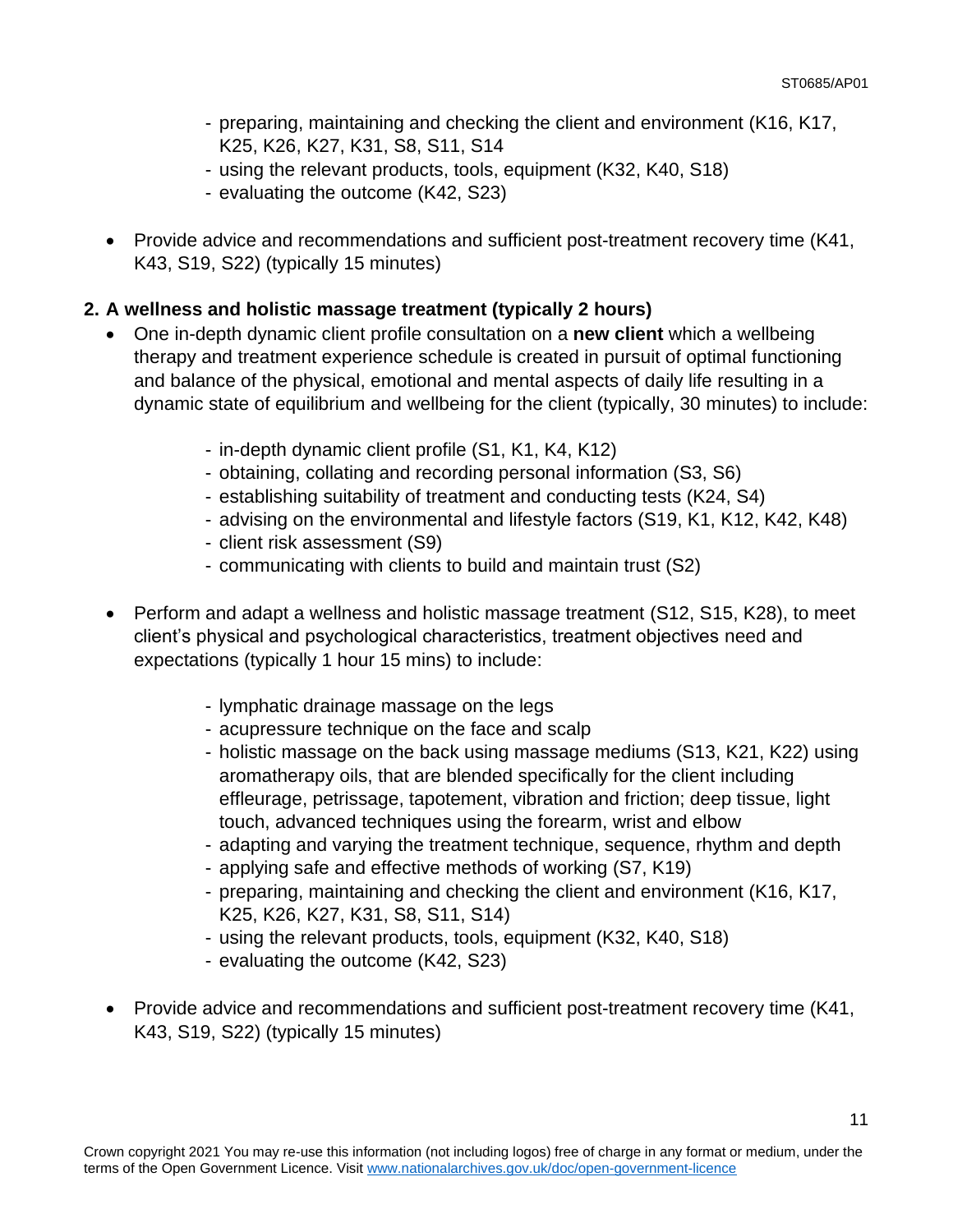### **3. Perform and adapt a thermal therapy treatment (1 hour)**

- One client update consultation using a **previously consulted client** (typically 15 mins) to include:
	- obtaining, collating and recording personal information (S3, S6)
	- establishing suitability of treatment and conducting tests (K24, S4)
	- advising on the environmental and lifestyle factors (S19, K1, K12, K42, K48)
	- client risk assessment (S9)
	- communicating with clients to build and maintain trust (S2)
- Perform and adapt a thermal therapy treatment (S16, K28) for improving the clients physical and emotional welfare and wellbeing (typical 30 min) to include:
	- body treatment
	- heat experience (K35)
	- temperature management (K26, K35, K36)
	- applying safe and effective methods of working (S7, K19)
	- preparing, maintaining and checking the client and environment (K16, K17, K25, K26, K27, K31, S8, S11, S14
	- using the relevant products, tools, equipment (K32, K40, S18)
	- evaluating the outcome (K42, S23)
- Provide advice and recommendations and sufficient post-treatment recovery time (K41, K43, S19, S22) (typically 15 minutes)

The independent assessor must be unobtrusive whilst conducting the observation with questions.

The independent assessor must ask a minimum of 9 questions over the 3 treatments. These questions will be asked at a suitable point during the assessment, for example after the consultation and before the treatment starts or at the end of the treatment.

They may ask follow-up questions where clarification is required. Questions may be asked both during and after each of the three treatments. Activities not observed by the independent assessor during the observation can instead be covered by questioning after the observation, but these questions must be asked within the time period for each treatment.

As only naturally occurring work is observed, those KSBs that the apprentice did not have the opportunity to demonstrate can be assessed via questioning, although these should be kept to a minimum.

KSBs observed and responses to questions will be assessed holistically.

The independent assessor has the discretion to increase the duration by up to 10% to allow the apprentice to respond to a question.

KSBs observed, and answers to questions, must be recorded by the independent assessor.

The independent assessor will make all grading decisions.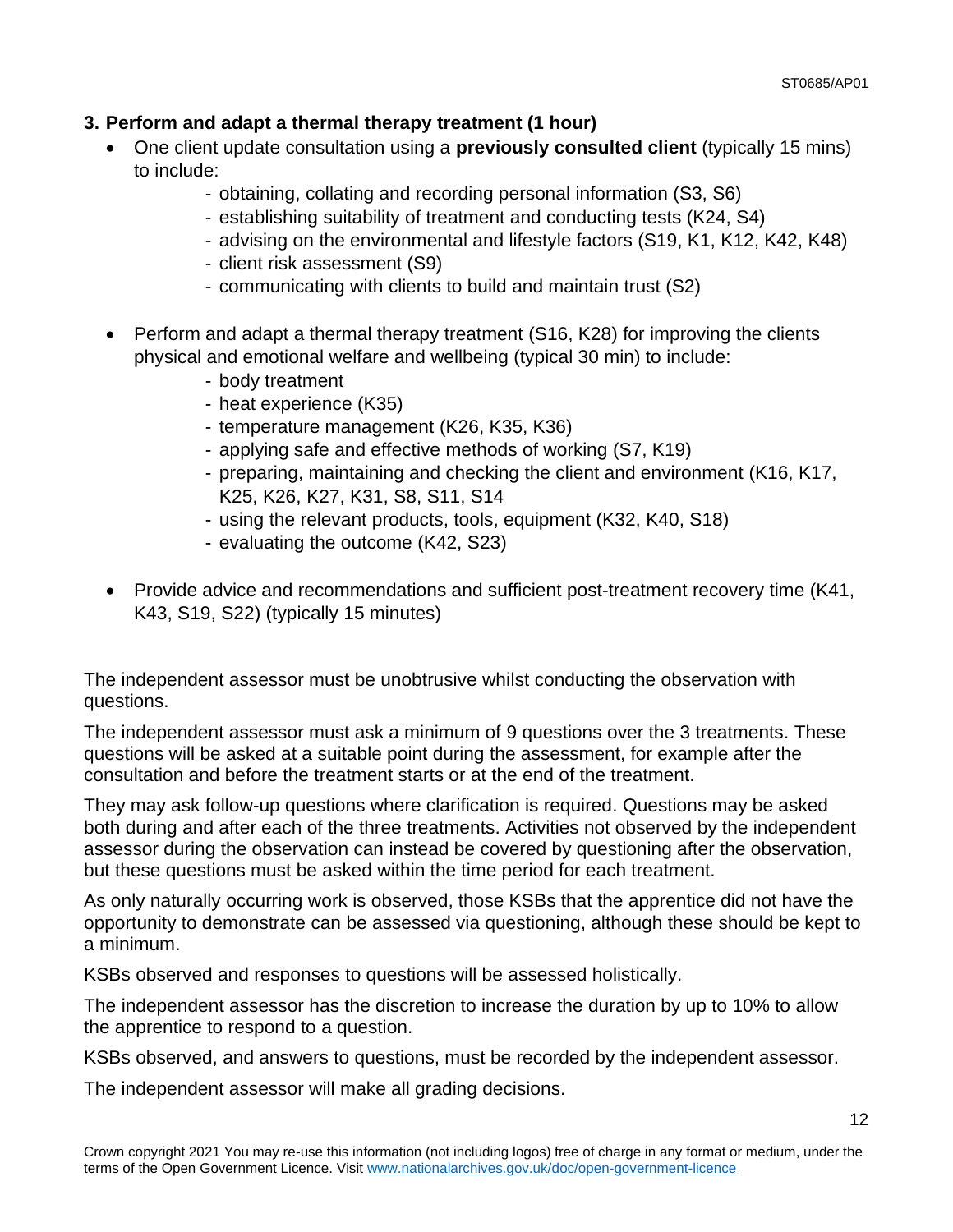### **Assessment location**

The observation with questions should take place in:

- the apprentice's workplace
- workplace other than the employer's own premises

Specific venue requirements that must be in place to ensure a real work environment include:

- that all end-point assessments must be carried out under realistic commercial conditions
- the space per working area conforms to current health and safety legislation and commercial practice
- the range of services, professional products, tools, materials and equipment must be current and available for use
- all byelaws, legislation or local authority requirements that have been set down in relation to the type of work that is being carried out must be taken into full account; all relevant large items of equipment e.g. therapist's chair, treatment couches must be provided
- the employer is responsible for providing tools and equipment and the products they will be using
- all equipment must be familiar to the apprentice, be in good working order and legally compliant

### **Question and resource development**

EPAOs will create and set open questions to assess KSBs mapped to this assessment method. Each EPAO must develop a question bank of sufficient size to prevent predictability and review them regularly (at least once a year) to ensure the questions they contain are fit for purpose. Independent assessors must use the question bank as a source for questioning and are expected to use their professional judgment to tailor those questions appropriately. Independent assessors are responsible for generating suitable follow-up questions in line with the EPAOs training and standardisation process. The questions relating to underpinning KSBs must be varied yet allow assessment of the relevant KSBs.

EPAOs will produce the following material to support this assessment method:

- independent assessor training materials
- grading guidance
- a question bank
- assessment recording documentation
- outline of the observation's requirements
- marking materials
- guidance document for employers and apprentices on the process/timescales for the observation with questions as well as a description of the purpose
- guidance document for independent assessors on how to carry out the assessment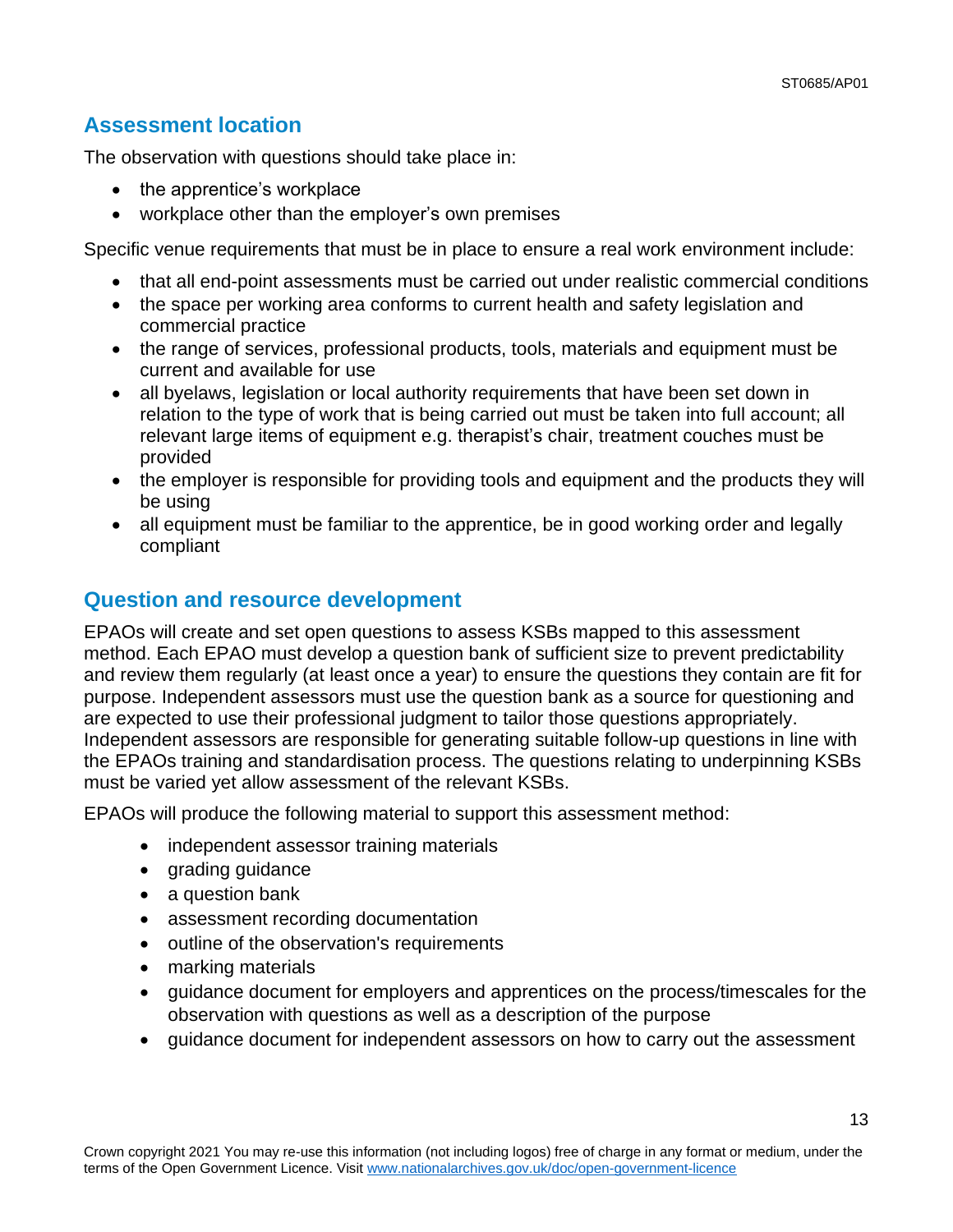## **End-point assessment method 3: Professional discussion underpinned by a portfolio of evidence**

## **Overview**

This assessment method has 1 component.

A professional discussion is a two-way discussion which involves both the independent assessor and the apprentice actively listening and participating in a formal conversation. It gives the apprentice the opportunity to make detailed and proactive contributions to confirm their competency across the KSBs mapped to this method.

The rationale for this assessment method is:

- it allows some KSBs which may not naturally occur in every workplace or may take too long to observe to be assessed and the assessment of a disparate set of KSBs.
- it allows for testing of responses where there are a range of potential answers that can't be tested through the knowledge test
- it is cost effective, as it can be conducted remotely, therefore potentially reducing travelling time

## **Delivery**

This assessment will take the form of a professional discussion which must be appropriately structured to draw out the best of the apprentice's competence and cover the KSBs assigned to this assessment method. It will involve questions that will focus on the topics and themes as follows:

- Liaison with colleagues and non-health care and health care practitioners (K14, S10)
- Perform and adapt holistic treatments to treat clients with variable needs (K13, S17)
- Resolve problems that may occur during treatments (S20)
- Organisational operating problems within the scope of responsibility (S21)
- Meeting targets (S21, K44, K45, K46)
- Continuing professional development (CPD) and wellbeing **(**K15**,** K47 S25, B4)
- Ownership of work (B1)
- Ambassador for the organisation and industry (B3)

The apprentice should be given a minimum of 5 working days' notice. The professional discussion can be completed on a separate day from the observation.

Independent assessors should be given 2 weeks' notice in advance of the professional discussion in order to review the portfolio of evidence, which will be shared by the EPAO with the independent assessor electronically, if the professional discussion is held remotely.

The independent assessors will conduct and assess the professional discussion, the apprentice will lead the discussion.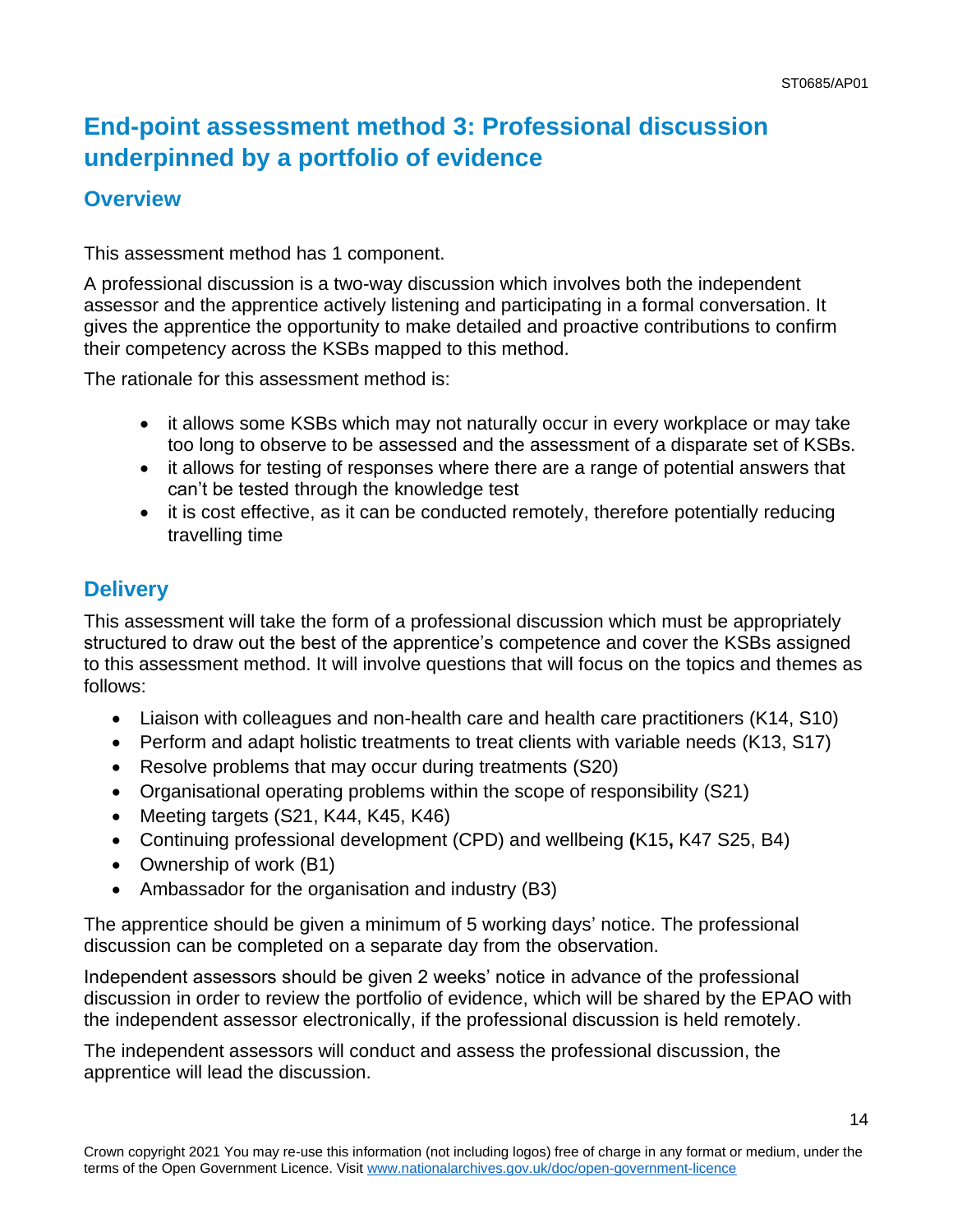15

The professional discussion must last for 60 minutes. The independent assessor has the discretion to increase the time of the professional discussion by up to 10% to allow the apprentice to complete their last answer. The minimum number of questions the independent assessor must ask is 8. The apprentice leads on the responses to the questions making detailed and proactive contributions to confirm their competency across the KSBs mapped to this method.

During this method, the independent assessor can combine questions from the EPAO's question bank and those generated by themselves.

The professional discussion will be conducted as follows:

- This is a 1:1 conversation with no one else involved
- It is completed in an appropriate environment which is free from distractions and interruptions
- Both parties may refer to the apprentice's portfolio to support the discussion

KSBs met and answers to questions, must be recorded by the independent assessor.

The independent assessor will make all grading decisions.

### **Assessment location**

The professional discussion should take place in a quiet room, free from distractions and influence.

Online platforms can be used to conduct the professional discussion remotely, but the EPAO must have processes in place to verify the identity of the apprentice and ensure the apprentice is not being assisted. Protocols must be created and implemented to ensure all evidence gathered is traceable, auditable, and authenticated.

The professional discussion can take place in any of the following:

- employer's premises
- a suitable venue selected by the EPAO (for example a training provider's premises)

### **Question and resource development**

Independent assessors are responsible for generating suitable questions in line with the EPAO's training and standardisation process. A question bank must be developed by EPAOs. Independent assessors must use the question bank as a source for questioning and are expected to use their professional judgment to tailor those questions appropriately. The question bank must be of sufficient size to prevent predictability and the EPAO must review it regularly (at least once a year) to ensure that it, and its contents, are fit for purpose. The questions relating to the underpinning KSBs, must be varied yet allow assessment of the relevant KSBs.

EPAOs must ensure that apprentices have a different set of questions in the case of re-sits/retakes.

EPAOs will produce the following material to support this assessment method:

• question bank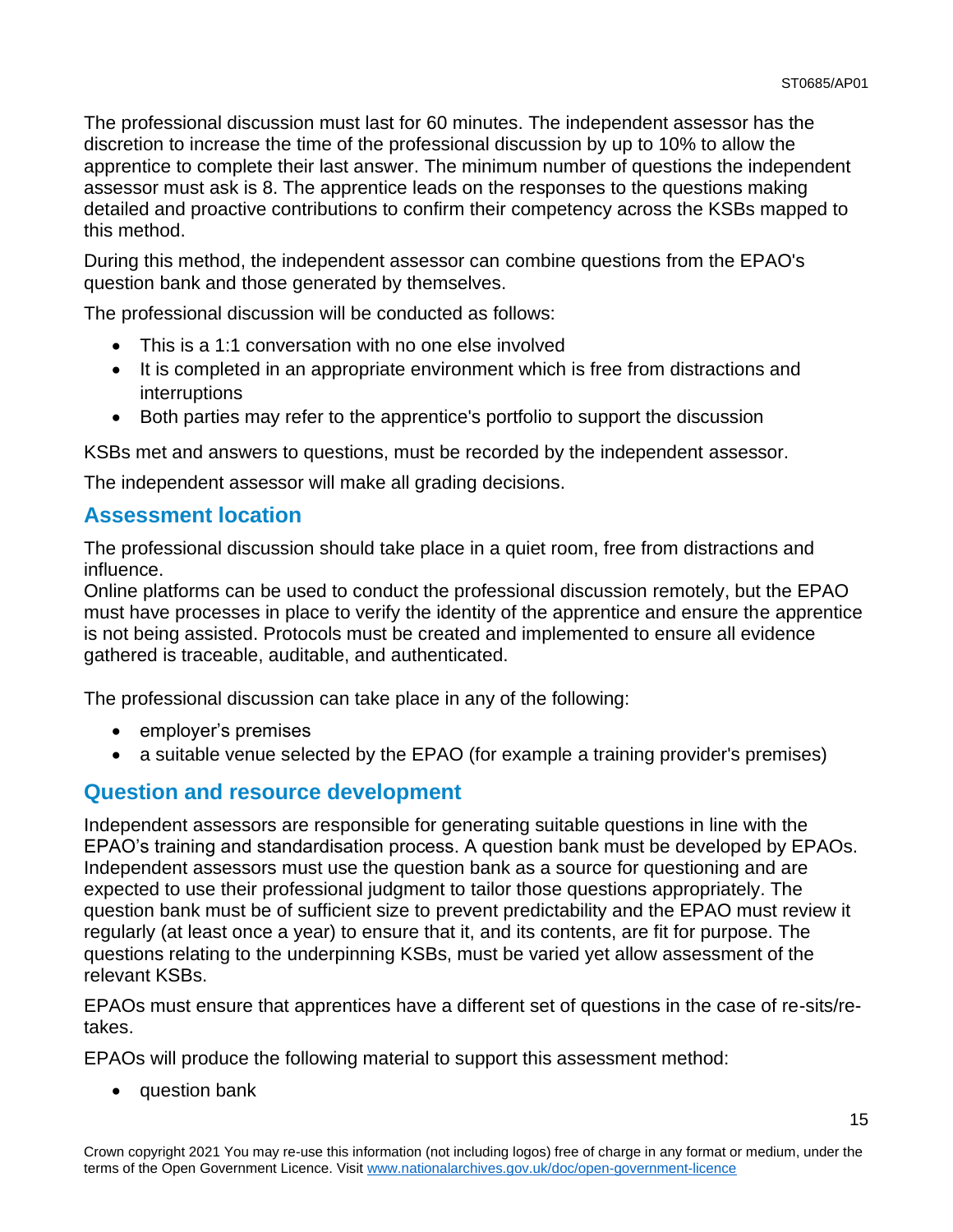- structured specification
- outline of the assessment method's requirements
- marking materials
- guidance document for employers and apprentices on the process/timescales for the professional discussion underpinned by a portfolio of evidence as well as a description of the purpose
- guidance document for independent assessors on how to carry out the assessment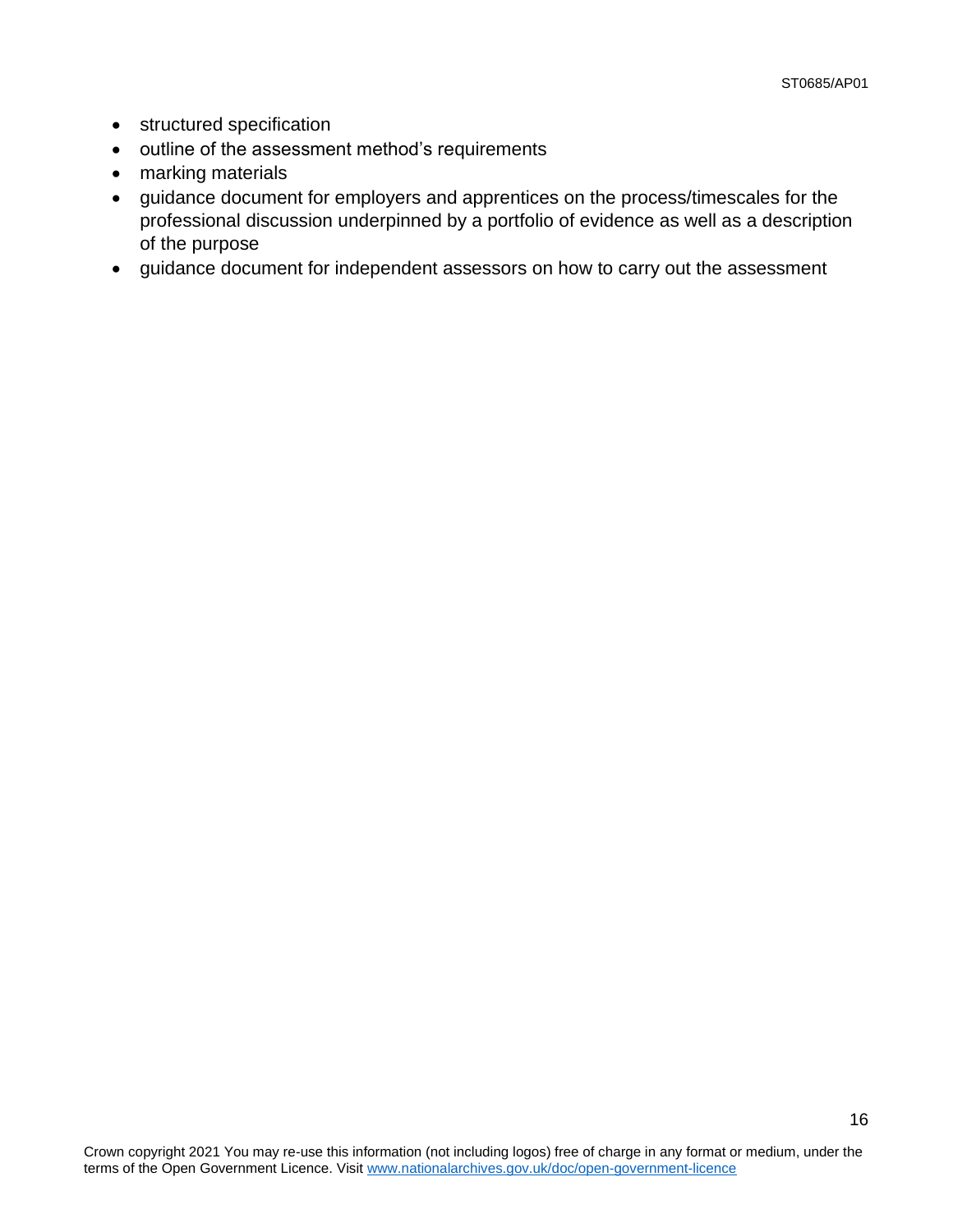# <span id="page-16-0"></span>**Reasonable adjustments**

The EPAO must have in place clear and fair arrangements for making reasonable adjustments for this apprenticeship standard. This should include how an apprentice qualifies for reasonable adjustment and what reasonable adjustments will be made. The adjustments must maintain the validity, reliability and integrity of the assessment methods outlined in this assessment plan.

# <span id="page-16-1"></span>**Overall EPA grading**

All assessment methods are weighted equally in their contribution to the overall EPA grade.

Performance in the EPA will determine the apprenticeship grade of fail, pass, merit or distinction.

Independent assessors must individually grade the observation and professional discussion assessment methods, according to the requirements set out in this plan. A person appointed by the EPAO must grade the multiple-choice test. Alternatively, marking by computer is permissible where question type allows this.

EPAOs must combine the individual assessment method grades to determine the overall EPA grade.

Apprentices who fail one or more assessment method will be awarded an overall EPA 'fail'.

In order to gain an overall EPA 'pass', apprentices must achieve a pass in all the assessment methods.

In order to achieve an overall EPA merit or distinction, please see table below.

Grades from individual assessment methods should be combined in the following way to determine the grade of the EPA as a whole:

| <b>Knowledge Test</b> | <b>Observation with</b><br>questions | <b>Professional Discussion</b> | <b>Overall grading</b> |
|-----------------------|--------------------------------------|--------------------------------|------------------------|
| Fail                  | Any grade                            | Any grade                      | Fail                   |
| Any grade             | Fail                                 | Any grade                      | Fail                   |
| Any grade             | Any grade                            | Fail                           | Fail                   |
| Pass                  | Pass                                 | Pass                           | Pass                   |
| Pass                  | <b>Distinction</b>                   | Pass                           | Merit                  |
| Pass                  | Pass                                 | <b>Distinction</b>             | <b>Merit</b>           |
| Pass                  | <b>Distinction</b>                   | <b>Distinction</b>             | <b>Distinction</b>     |

Any grade = fail, pass, merit or distinction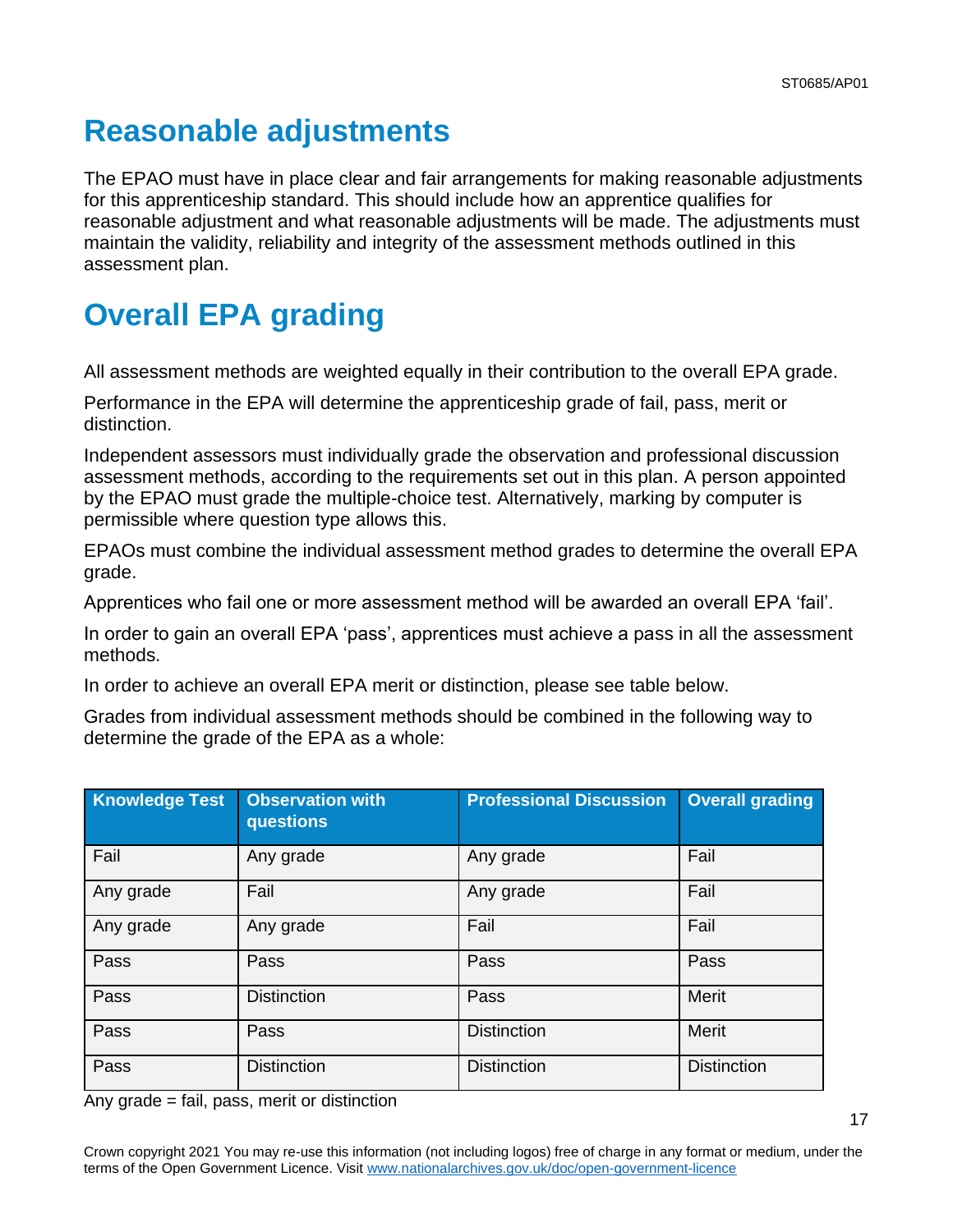# **Grading descriptors**

## **End-point assessment method 1: Knowledge test**

| <b>KSBs</b>                                                                                                                                                                                                                                  | Fail                               | <b>Pass</b><br>In order to achieve a pass, apprentices must<br>demonstrate all of the pass descriptors |
|----------------------------------------------------------------------------------------------------------------------------------------------------------------------------------------------------------------------------------------------|------------------------------------|--------------------------------------------------------------------------------------------------------|
| <b>K2 K5</b><br><b>K6 K7</b><br><b>K8 K9</b><br>K10 K11<br>K <sub>18</sub> K <sub>19</sub><br>K <sub>20</sub> K <sub>22</sub><br>K <sub>23</sub> K <sub>29</sub><br>K30 K33<br>K34 K36<br><b>K37 K38</b><br>K39 K43<br>K48 K49<br><b>K50</b> | Does not meet the<br>pass criteria | Achieves a score of 31 marks or above out of 44<br>marks available in total.                           |

## **End-point assessment method 2: Observation with questions**

| <b>KSBs</b>     | Fail                      | <b>Pass - The apprentice meets all</b><br>of the criteria below:          | <b>Distinction - The apprentice meets</b><br>all of the pass criteria and all of<br>the distinction criteria below: |
|-----------------|---------------------------|---------------------------------------------------------------------------|---------------------------------------------------------------------------------------------------------------------|
| <b>K1</b>       | Does not                  | <b>Consultation</b>                                                       |                                                                                                                     |
| K3              | meet the<br>pass criteria | Explains and carries out an in-                                           | Analyses client profile consultations                                                                               |
| K4              |                           | depth dynamic lifestyle consultation<br>including body and skin analysis, | and justifies their choice of wellbeing<br>therapies and experience schedules                                       |
| K <sub>12</sub> |                           | the factors that affect well-being                                        | (K1, S1)                                                                                                            |
| K16             |                           | therapies and advice on<br>environmental and lifestyle factors            |                                                                                                                     |
| <b>K17</b>      |                           | impacting the human body systems                                          | Evaluates the outcome and benefit                                                                                   |
| <b>K21</b>      |                           | on the calming or stimulation of the                                      | of applied wellbeing and holistic<br>principles (K3)                                                                |
| K24             |                           | sensory perceptions of the body<br>and mind (K1, K3, K12, S1, S19)        |                                                                                                                     |
| K <sub>25</sub> |                           |                                                                           | Justifies the relevance of completing                                                                               |
| K26             |                           | Demonstrates obtaining, providing<br>and collating accurate and relevant  | client lifestyle profiles (K12)                                                                                     |
| K27             |                           | information (S3)                                                          |                                                                                                                     |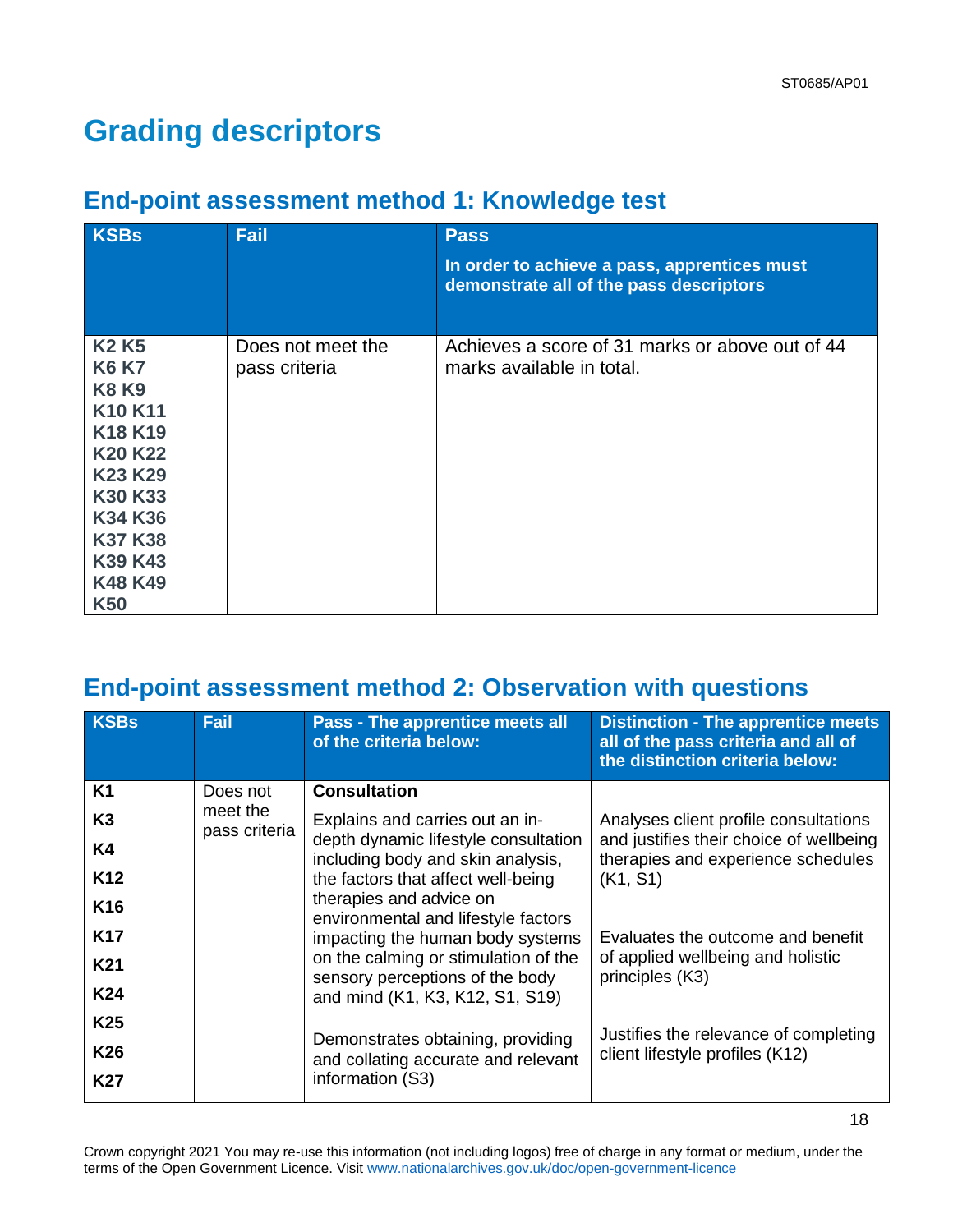19

| <b>K28</b><br>K31<br>K32<br>K35<br><b>K40</b><br><b>K41</b><br><b>K42</b><br>S <sub>1</sub><br><b>S2</b><br>S <sub>3</sub>                                                                             | Ensures the client's records are<br>completed, signed, maintained and<br>stored accurately (manual or<br>electronic methods) in accordance<br>with legal and organisational<br>operations (S6)<br>Explains and demonstrates allergy,<br>sensitivity and tactile tests to<br>establish suitability for treatment<br>and selects the most suitable<br>wellbeing and holistic principle to<br>apply, is fully present maximising<br>the therapy outcome and benefit<br>(K24, S4, K4) | Analyses the results of<br>allergy/sensitivity/tactile tests and<br>justifies their choice of thermal<br>therapy treatments and wellbeing<br>experiences based on valid results.<br>(K24, S4)<br>Justifies and validates their selection<br>of a wellbeing and/or holistic<br>principle to apply (K4)                                                                                                                                                  |
|--------------------------------------------------------------------------------------------------------------------------------------------------------------------------------------------------------|-----------------------------------------------------------------------------------------------------------------------------------------------------------------------------------------------------------------------------------------------------------------------------------------------------------------------------------------------------------------------------------------------------------------------------------------------------------------------------------|--------------------------------------------------------------------------------------------------------------------------------------------------------------------------------------------------------------------------------------------------------------------------------------------------------------------------------------------------------------------------------------------------------------------------------------------------------|
| S4<br>S <sub>5</sub><br>S <sub>6</sub><br>S7                                                                                                                                                           | Implements and completes client<br>risk assessment protocols in<br>relation to the therapy or treatment<br>to establish suitability and<br>indicators for treatment, taking into<br>account contra-indications (S9)                                                                                                                                                                                                                                                               |                                                                                                                                                                                                                                                                                                                                                                                                                                                        |
| S <sub>8</sub><br>S <sub>9</sub><br><b>S11</b><br><b>S12</b><br><b>S13</b><br><b>S14</b><br><b>S15</b><br><b>S16</b><br><b>S18</b><br><b>S19</b><br><b>S22</b><br><b>S23</b><br><b>B1</b><br><b>B2</b> | <b>Advanced manual therapy</b><br>techniques (face, scalp and<br>body) (observed in treatment 1, 2<br>and $3)$<br>Performs and adapts advanced<br>manual therapy techniques to meet<br>client's physical and psychological<br>characteristics, treatment<br>objectives, needs and expectations<br>to suit the client's lifestyle profile<br>and schedule, physical and<br>emotional wellbeing, body<br>condition, sensitivity and tolerance<br>(S12)                              | In performing and adapting<br>advanced manual therapy<br>techniques, they recognise the<br>change to the client's behaviours<br>and indicators (physical changes for<br>example: breathing responses,<br>muscular temperature changes,<br>dermal responses).<br>They respond with developed<br>techniques to vary the application<br>(for example: flow, rhythm, posture<br>and depth) and its accuracy to<br>maximise the treatment benefits<br>(S12) |
|                                                                                                                                                                                                        |                                                                                                                                                                                                                                                                                                                                                                                                                                                                                   |                                                                                                                                                                                                                                                                                                                                                                                                                                                        |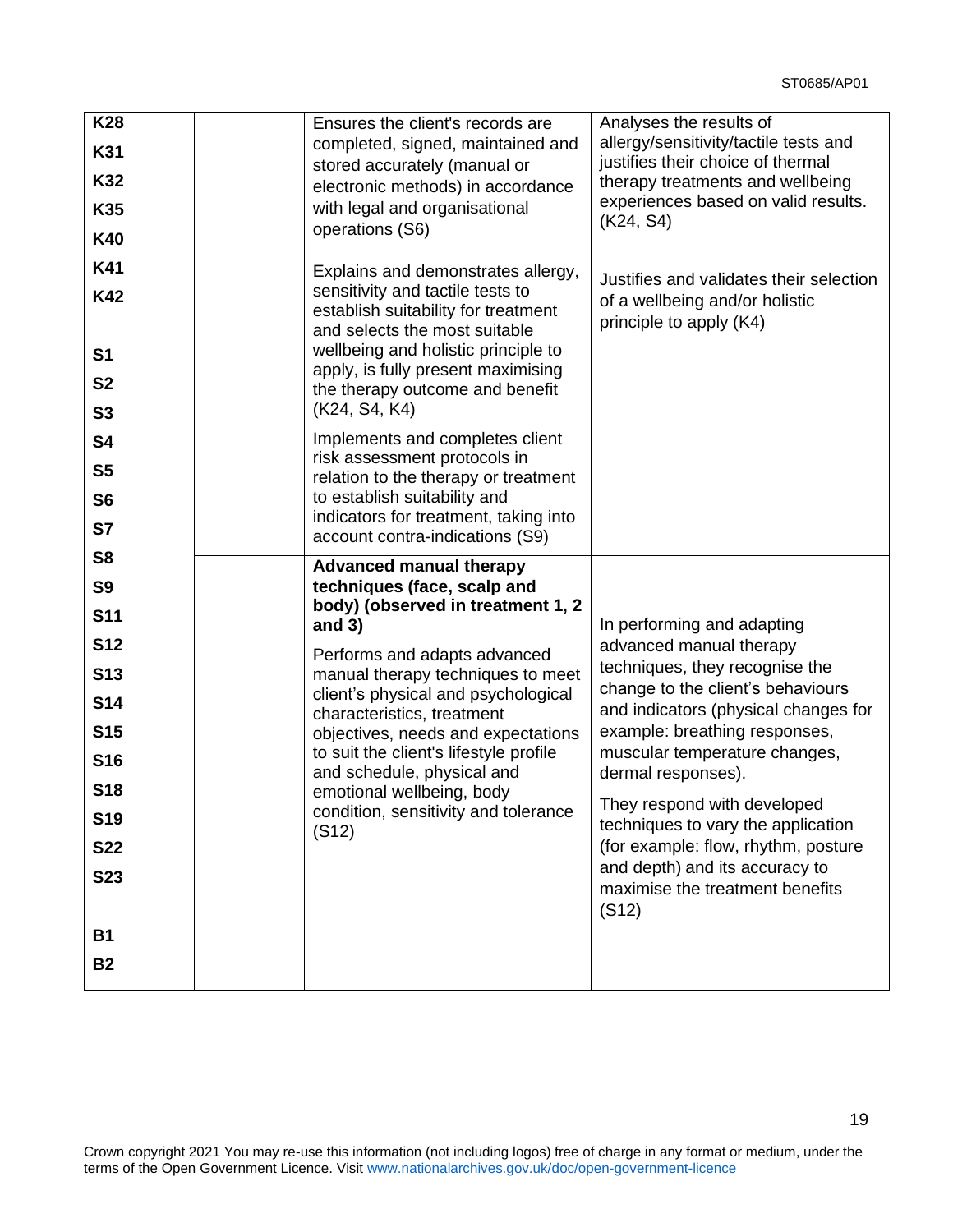| <b>B4</b> | <b>Wellness and holistic therapy</b>                                                                                                                                                                                                                             |                                                                                                                                                                                    |
|-----------|------------------------------------------------------------------------------------------------------------------------------------------------------------------------------------------------------------------------------------------------------------------|------------------------------------------------------------------------------------------------------------------------------------------------------------------------------------|
|           | treatment (observed in treatment<br>1 and $2$ )                                                                                                                                                                                                                  |                                                                                                                                                                                    |
|           | Demonstrates wellness and holistic<br>therapy treatments adapting them<br>to client needs (S15)                                                                                                                                                                  | Justifies the treatment rationale,<br>duration and sequence for the<br>combinations or individual<br>application of techniques to<br>maximise the treatment benefits               |
|           | Identifies and uses massage<br>mediums to include the choice,<br>blend and use of aromatherapy<br>essential oils to meet the treatment<br>objectives and defines how to use<br>them safely (K21, S13)                                                            | (S15)<br>In using massage mediums, justifies<br>the choice, blend and use of<br>aromatherapy essential oils and<br>chooses the optimum blend (K21,<br>S(13)                        |
|           | <b>Thermal therapy treatment</b><br>(observed in treatment 3)                                                                                                                                                                                                    |                                                                                                                                                                                    |
|           | Performs and adapts thermal<br>therapy treatments for improving<br>the client's physical and emotional<br>welfare and wellbeing including<br>body treatments, heat experiences<br>and pre-treatments in preparation<br>for further treatments (K27, S16,<br>K35) | Justifies the treatment rationale,<br>duration and sequence for the<br>combinations or individual<br>application of techniques to<br>maximise the treatment benefits<br>(K27, S16) |
|           | Monitors and implements<br>precautions when using heat in<br>treatments (thermal treatments)<br>(K35)                                                                                                                                                            |                                                                                                                                                                                    |
|           | <b>Preparation and client care</b>                                                                                                                                                                                                                               |                                                                                                                                                                                    |
|           | Demonstrates a style of<br>communication which helps build<br>and maintain trust to support the<br>treatment and wellbeing<br>experience schedules (S2)                                                                                                          | Adapts their communication style to<br>evaluate the information received to<br>maximise the benefit for the client<br>(S2)                                                         |
|           | Prepares the treatment<br>environment according to the<br>treatment plan, including multi-<br>sensory considerations (K16, S8)                                                                                                                                   | Consistently and attentively<br>empathises and optimises client<br>comfort, checking the client's                                                                                  |
|           | Prepares the client for treatment<br>whilst maintaining client's<br>discretion, modesty and privacy<br>(K25, S11)                                                                                                                                                | wellbeing before, during and after<br>the treatment, recognising and<br>reacting to client's behaviours and                                                                        |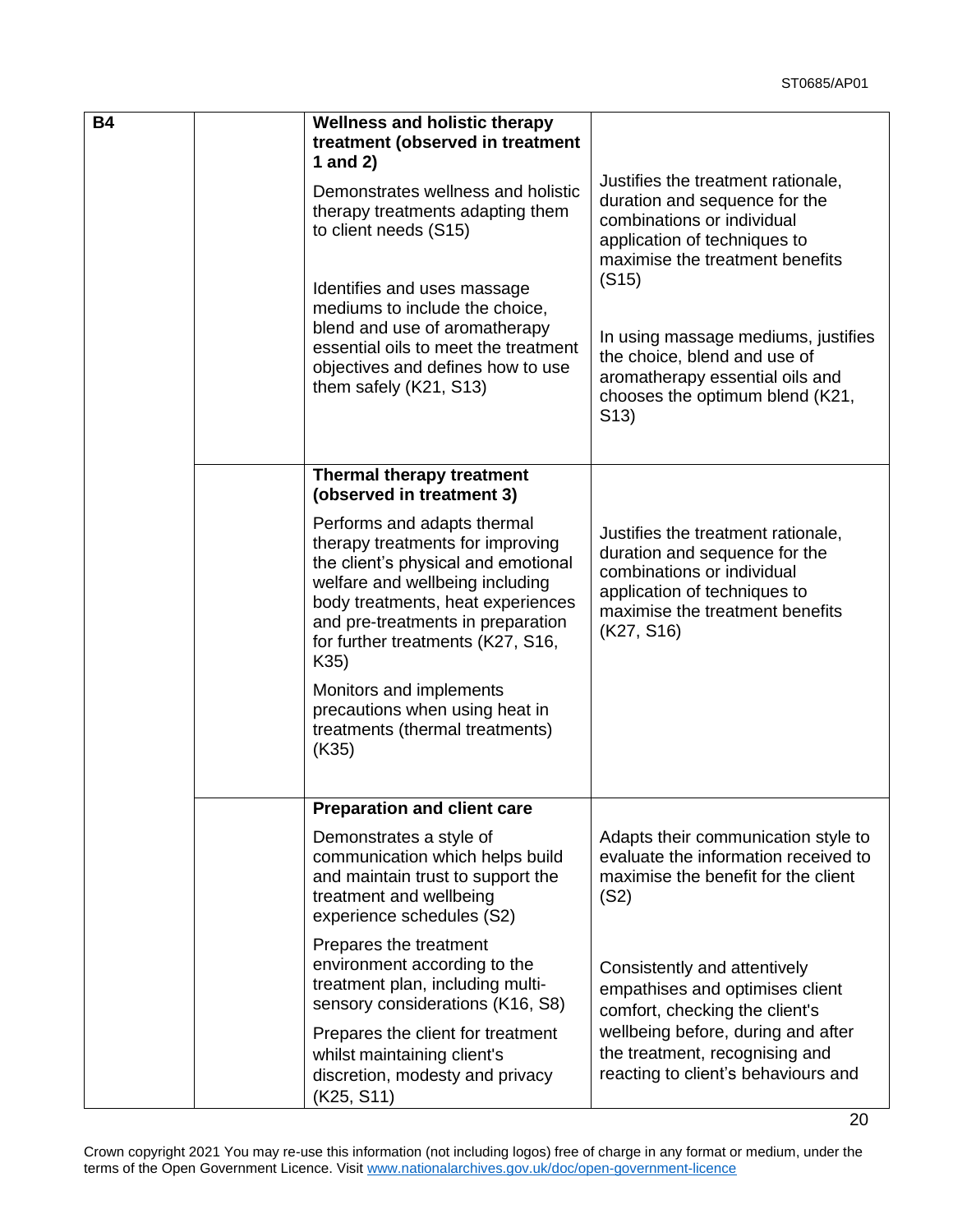|  | Selects, prepares, uses and adapts<br>products, tools, equipment and<br>treatment duration to suit the<br>client's sensitivity tolerance, body<br>condition, lifestyle profile, physical<br>and emotional wellbeing meeting<br>the treatment or wellbeing<br>experience schedule (K32, S18)                     | allowing sufficient post-treatment<br>recovery time (K31, S14)                                                                               |
|--|-----------------------------------------------------------------------------------------------------------------------------------------------------------------------------------------------------------------------------------------------------------------------------------------------------------------|----------------------------------------------------------------------------------------------------------------------------------------------|
|  | Maintains client's wellbeing and<br>comfort during and after the<br>treatment, identifying areas of the<br>body that may need support or<br>cushioning and allowing post<br>treatment recovery time (K31, S14,<br>K26)                                                                                          |                                                                                                                                              |
|  | Explains the adaptation and<br>variation of the treatment<br>technique, sequence, rhythm and<br>depth to meet the client's physical<br>and emotional characteristics (K28)                                                                                                                                      |                                                                                                                                              |
|  | <b>Pre and Post treatment and</b><br>aftercare<br>Explains pre- and post-treatment<br>and wellbeing experiences advice,<br>aftercare instructions and<br>recommendations that takes into<br>account the client's needs (K41,<br>S22)<br>Provides aftercare products and<br>advises how to avoid activities that | Provides justified recommendations,<br>drawing on their knowledge of the<br>client related to further treatments<br>and lifestyle (K41, S22) |
|  | may cause contra-actions or that<br>reduce treatment benefits (K41,<br>S22)<br>Provides advice on the<br>environmental and lifestyle factors<br>that impact the human body<br>(integral biology) systems and their<br>effects on the individual's ability to                                                    |                                                                                                                                              |
|  | cope with the normal and abnormal<br>activities of daily living that give                                                                                                                                                                                                                                       |                                                                                                                                              |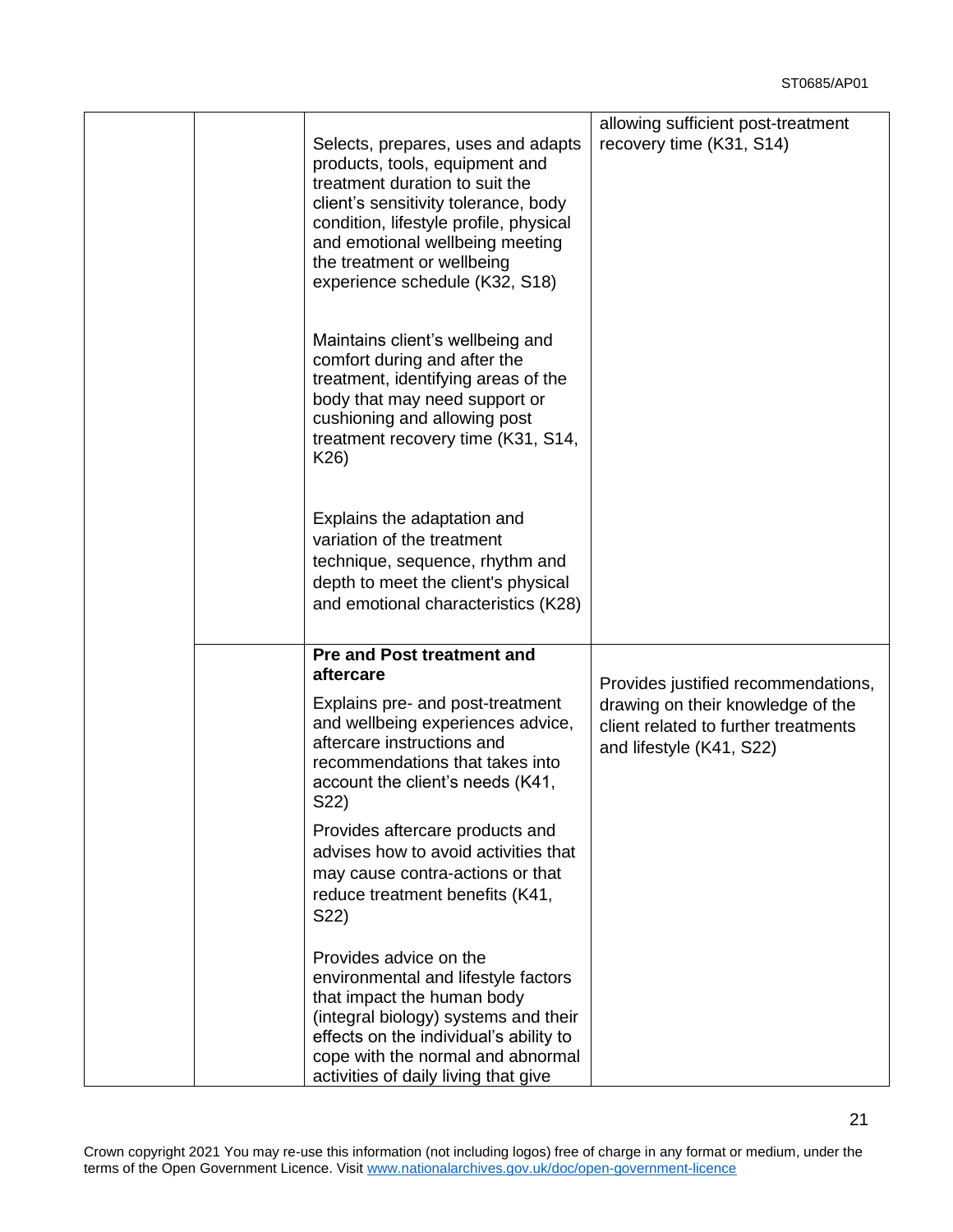|  | greater physical, mental and<br>emotional resilience (S19)                                                                                                                                                             |                                                                                                                                                                                  |
|--|------------------------------------------------------------------------------------------------------------------------------------------------------------------------------------------------------------------------|----------------------------------------------------------------------------------------------------------------------------------------------------------------------------------|
|  | Evaluates the wellbeing treatment<br>or experience outcome and<br>suggests further treatments and/or<br>lifestyle recommendations (K42,<br>S23)                                                                        |                                                                                                                                                                                  |
|  | <b>Risk assessment</b>                                                                                                                                                                                                 |                                                                                                                                                                                  |
|  | Implements and completes risk<br>assessment protocols in relation to<br>the environment (S9)                                                                                                                           |                                                                                                                                                                                  |
|  | Health & safety and procedures                                                                                                                                                                                         |                                                                                                                                                                                  |
|  | Carries out the treatments in<br>compliance against organisational<br>operations to meet legal, local<br>rules, industry requirements,<br>treatment protocols, manufacturers'<br>instructions and guidance (S5)        | Utilises and adapts their own posture<br>and the position of the client to<br>maximise and modify the pressure,<br>depth and rhythm of advanced<br>manual therapy technique (S7) |
|  | Follows organisational policies to<br>maintain client confidentiality,<br>manufacturers' instructions and<br>guidance and treatment protocols<br>for the safe use of equipment,<br>tools, materials and products (K40) |                                                                                                                                                                                  |
|  | Applies safe and effective methods<br>of working in accordance with<br>organisational policies and<br>procedures (K17, S7)                                                                                             |                                                                                                                                                                                  |
|  | Maintains client confidentiality and<br>discretion before, during and after<br>the therapy treatments and<br>wellbeing experiences (S7)                                                                                |                                                                                                                                                                                  |
|  | Positions the client to support and<br>meet the needs of the schedule<br>and ensuring own posture and<br>working methods minimise fatigue<br>and the risk of injury to self and<br>client (S7)                         |                                                                                                                                                                                  |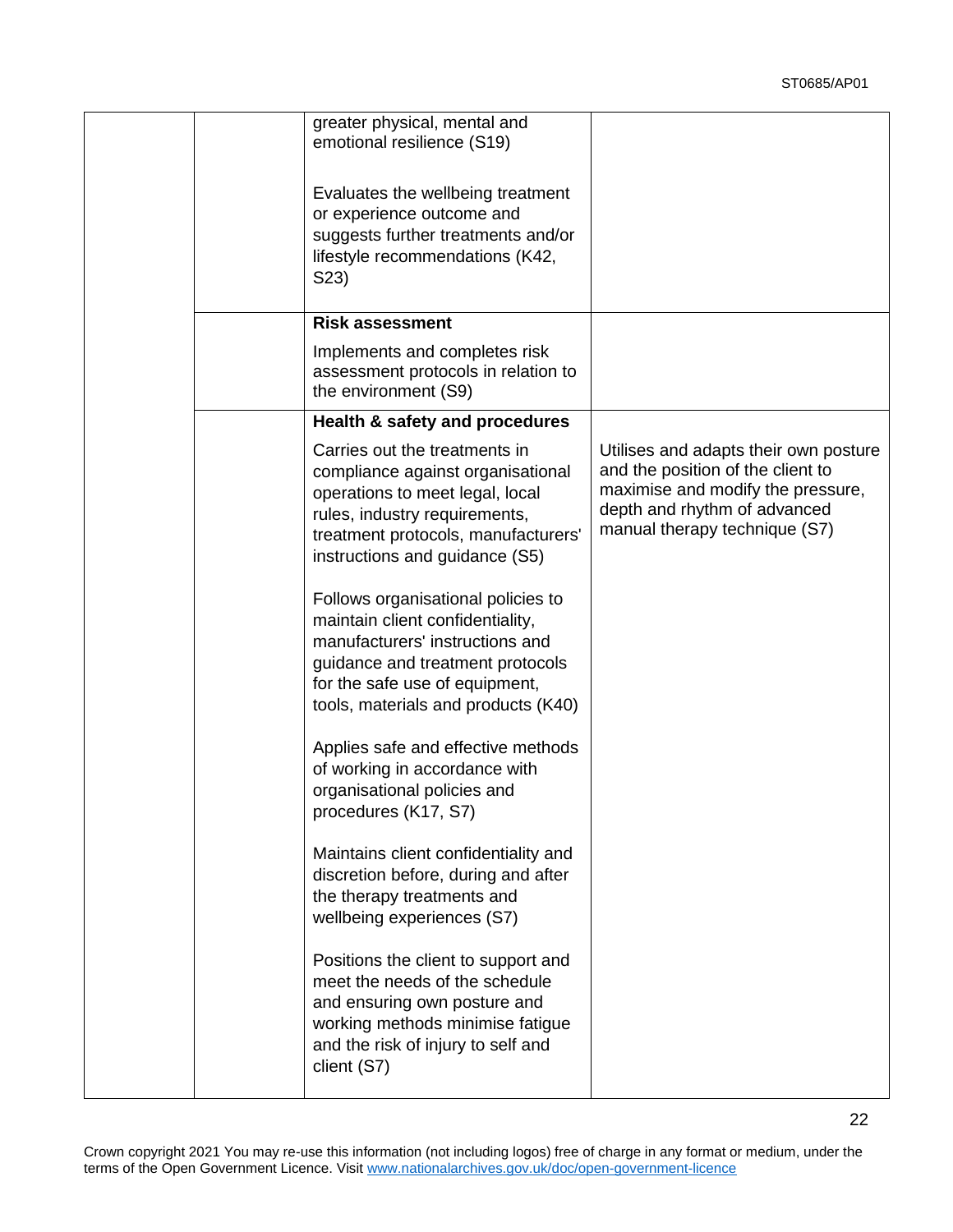|  | Ensures environmental conditions<br>are suitable for the client and the<br>treatment<br>keeping the work area clean and<br>tidy $(S7)$                                                                                   |                                                                                                                                                                                                 |
|--|--------------------------------------------------------------------------------------------------------------------------------------------------------------------------------------------------------------------------|-------------------------------------------------------------------------------------------------------------------------------------------------------------------------------------------------|
|  | Uses working methods that<br>minimise the risk of cross-infection,<br>promoting environmental and<br>sustainable working practices and<br>disposal of waste materials to meet<br>legal requirements (K17, S7)            |                                                                                                                                                                                                 |
|  | Professionalism                                                                                                                                                                                                          |                                                                                                                                                                                                 |
|  | Acts independently in developing<br>an approach to their work which<br>reflects the<br>policies/procedures/protocols set<br>out by the organisation (B1)                                                                 | Adapts behaviour to meet and reflect<br>each client and situation and<br>addresses client needs by<br>responding to direct and indirect<br>client feedback, movements and/or<br>behaviours (B4) |
|  | Establishes an approach to clients<br>which reflects the professional<br>standards and ethical policies set<br>out by employers and the Industry<br>(B2)                                                                 |                                                                                                                                                                                                 |
|  | Interacts with clients in a courteous<br>and helpful manner adapting their<br>style of communication according<br>to the situation whilst adhering to<br>the policies and procedures set out<br>by the organisation (B4) |                                                                                                                                                                                                 |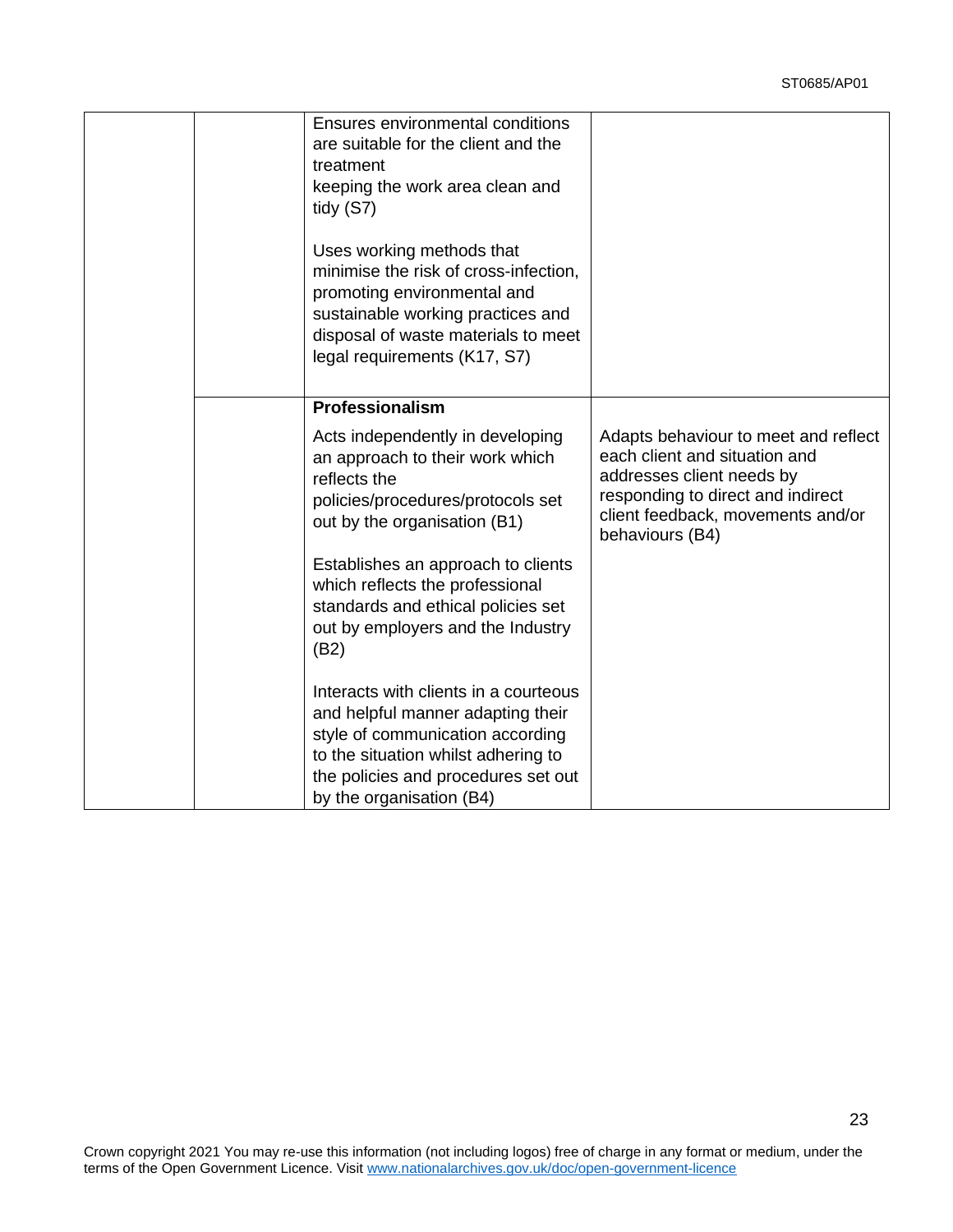## **End-point assessment method 3: Professional discussion underpinned by portfolio of evidence**

| <b>KSBs</b>                                                                                                                          | Fail                                     | <b>Pass - The apprentice meets all</b><br>of the criteria below:                                                                                                                                                                                                                                                                                                                                                                     | <b>Distinction - The apprentice meets</b><br>all of the pass criteria and all of the<br>distinction criteria below:               |
|--------------------------------------------------------------------------------------------------------------------------------------|------------------------------------------|--------------------------------------------------------------------------------------------------------------------------------------------------------------------------------------------------------------------------------------------------------------------------------------------------------------------------------------------------------------------------------------------------------------------------------------|-----------------------------------------------------------------------------------------------------------------------------------|
| K <sub>13</sub><br><b>K14</b><br>K <sub>15</sub><br><b>K44</b><br><b>K45</b><br><b>K46</b><br><b>K47</b><br><b>S10</b><br><b>S17</b> | Does not<br>meet the<br>pass<br>criteria | Liaison with colleagues, non-<br>health care and health care<br>practitioners<br>Outlines protocols used when<br>liaising or referring clients with<br>other multidisciplinary<br>professionals, following legal<br>requirements for gaining valid<br>client informed consent (K14)<br>Explains how they have liaised<br>with colleagues, non-health care<br>and health care practitioners to<br>establish suitability and safety of | Evaluates liaisons with colleagues,<br>non-health care and healthcare<br>practitioners to identify areas for<br>improvement (S10) |
| <b>S20</b><br><b>S21</b><br><b>S24</b>                                                                                               |                                          | the treatment(S10)<br>Perform and adapt holistic<br>treatments to treat clients with<br>variable needs                                                                                                                                                                                                                                                                                                                               |                                                                                                                                   |
| <b>S25</b><br><b>B3</b><br><b>B5</b>                                                                                                 |                                          | Explains how they have performed<br>and adapted holistic treatments for<br>clients with variable needs (S17)                                                                                                                                                                                                                                                                                                                         |                                                                                                                                   |
|                                                                                                                                      |                                          | Identifies client treatment<br>considerations, describes when<br>and how to refer and / or tailor<br>treatments and experiences for<br>those clients with medically<br>diagnosed conditions (K13)                                                                                                                                                                                                                                    |                                                                                                                                   |
|                                                                                                                                      |                                          | <b>Resolve problems that may</b><br>occur during treatments<br>Describe how they resolved<br>problems which occurred during<br>the treatments and wellbeing<br>experiences, recognising and<br>dealing with contractions, and<br>referred when required (S20)                                                                                                                                                                        | Suggests improvements to<br>organisational procedures for<br>resolving/reporting operational<br>problems (S21)                    |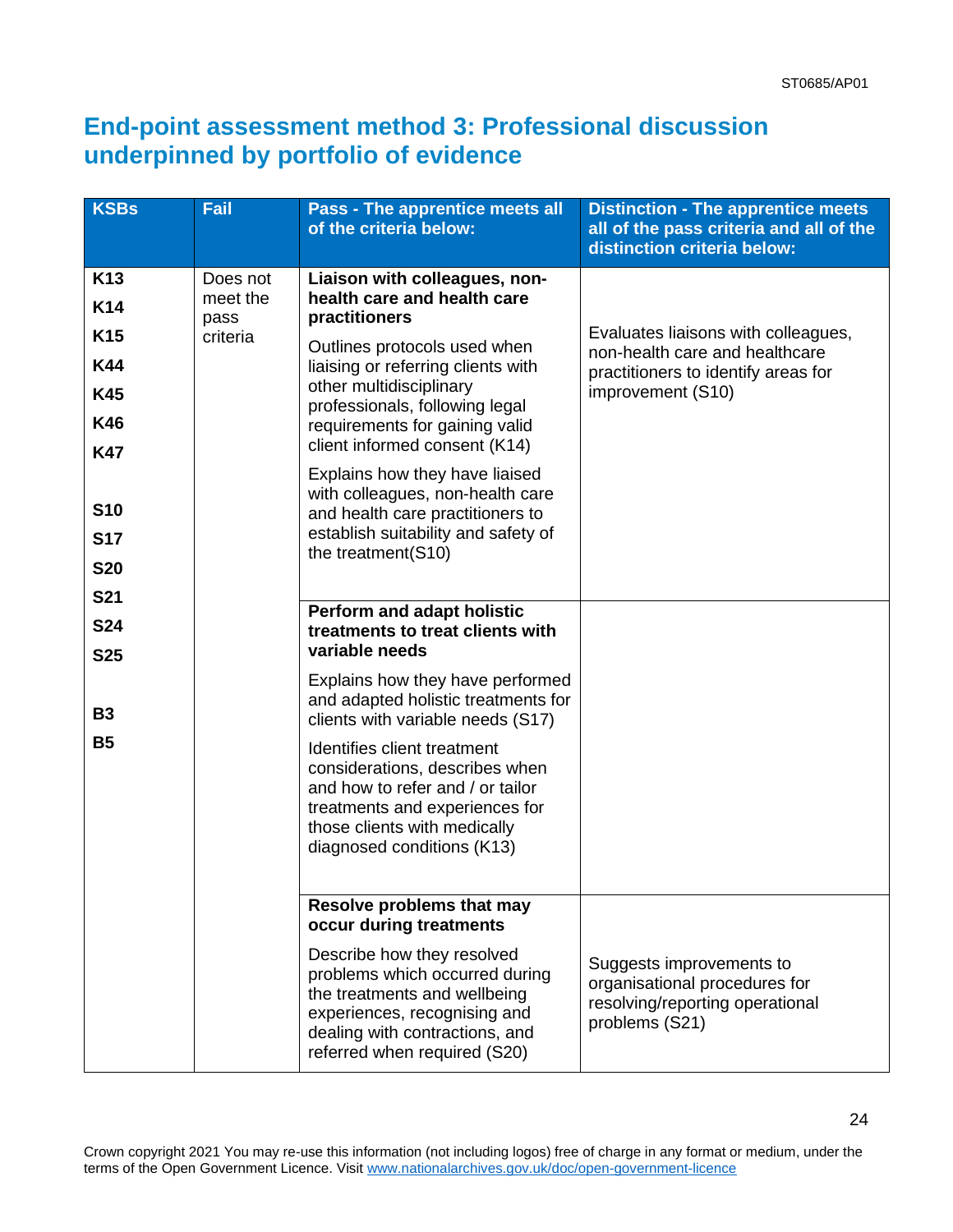|  | Explains how they identified,<br>resolved and reported<br>organisational operational<br>problems within the scope of their                                                                                           |                                                                                                                                               |
|--|----------------------------------------------------------------------------------------------------------------------------------------------------------------------------------------------------------------------|-----------------------------------------------------------------------------------------------------------------------------------------------|
|  | responsibility (S21)                                                                                                                                                                                                 |                                                                                                                                               |
|  | <b>Meeting targets</b>                                                                                                                                                                                               |                                                                                                                                               |
|  | Explains how they have adjusted<br>their performance to meet<br>personal and organisational<br>targets within agreed timescales<br>and evaluated their findings by<br>reviewing and recording progress<br>(S24, K45) |                                                                                                                                               |
|  | Explains how to promote sales<br>and additional products, services<br>and treatments to new and<br>existing clients (K44)                                                                                            |                                                                                                                                               |
|  | Explains how they use and<br>maintain salon procedures to<br>safely control work operations and<br>the management of salon<br>business systems and processes<br>(K46)                                                |                                                                                                                                               |
|  | <b>Own Continuous Professional</b><br><b>Development and wellbeing</b>                                                                                                                                               | Reviews their routine to manage and                                                                                                           |
|  | Explains how they have managed<br>continuing professional<br>development (CPD) incorporating<br>research, professional practice<br>and progression (K47, S25)                                                        | maintain their own wellbeing (K15,<br>B5)                                                                                                     |
|  | Establishes a routine which<br>manages and maintains their own<br>wellbeing (K15, B5)                                                                                                                                |                                                                                                                                               |
|  | Ambassador for the<br>organisation and industry                                                                                                                                                                      |                                                                                                                                               |
|  | Leads by example, contributes<br>ideas, and acts as an ambassador<br>for the organisation and industry<br>(B3)                                                                                                       | Evaluates how they lead by example<br>and/or their contribution of ideas to<br>the organisation including their role as<br>an ambassador (B3) |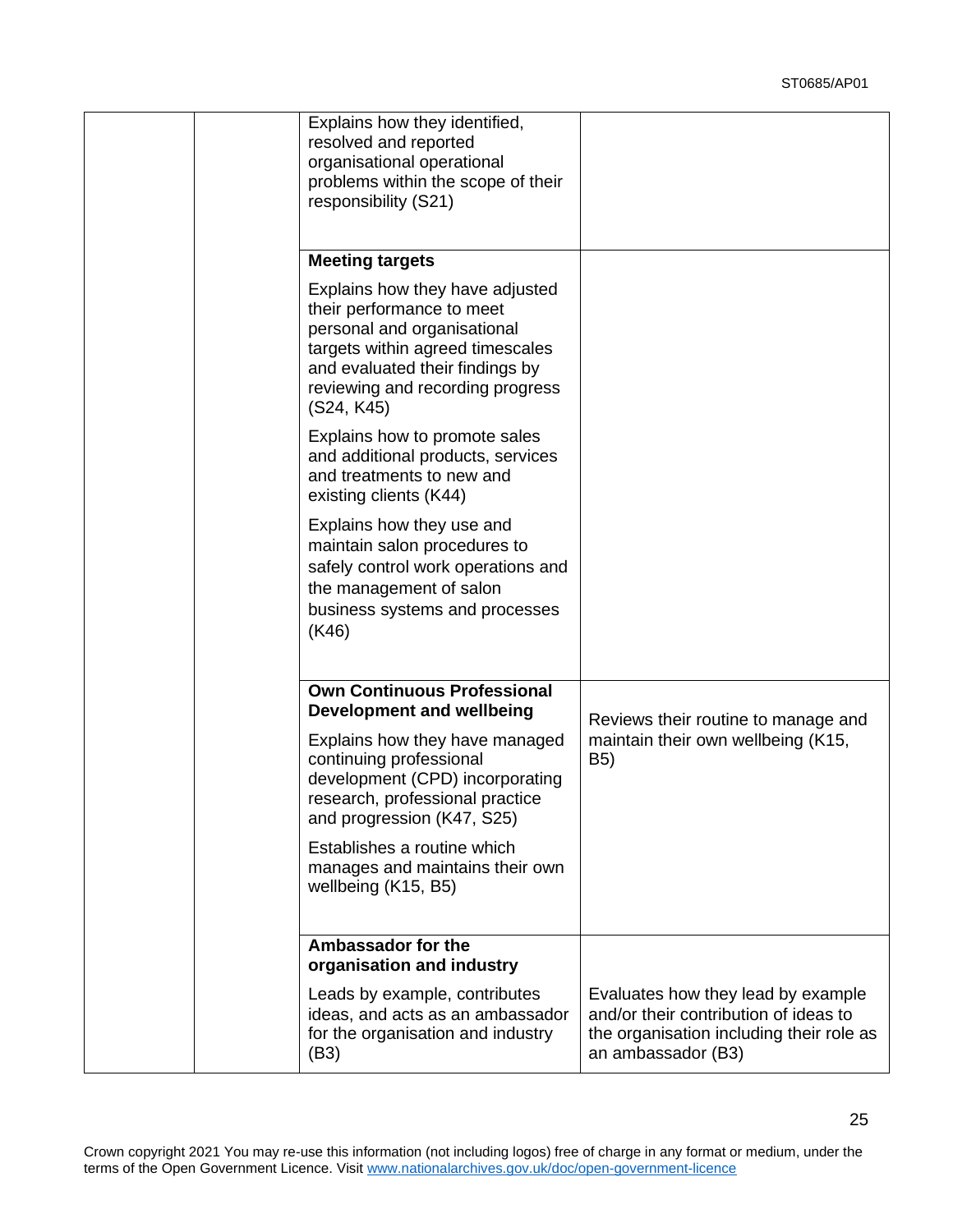## <span id="page-25-0"></span>**Re-sits and re-takes**

Apprentices who fail one or more assessment method/s will be offered the opportunity to take a re-sit or a re-take at the employer's discretion. The apprentice's employer will need to agree that either a re-sit or re-take is an appropriate course of action.

A re-sit does not require further learning, whereas a re-take does.

Apprentices should have a supportive action plan to prepare for a re-sit or a re-take.

The timescales for a re-sit/re-take is agreed between the employer and EPAO. A re-sit is typically taken within 6 weeks of the EPA outcome notification. The timescale for a re-take is dependent on how much re-training is required and is typically taken within 3 months of the EPA outcome notification.

All assessment methods must be taken within a 3-month period, otherwise the entire EPA will need to be re-sat/re-taken.

Re-sits and re-takes are not offered to apprentices wishing to move from pass to a higher grade.

Where any assessment method has to be re-sat or re-taken, the apprentice will be awarded a maximum EPA grade of pass, unless the EPAO determines there are exceptional circumstances requiring a re-sit or re-take.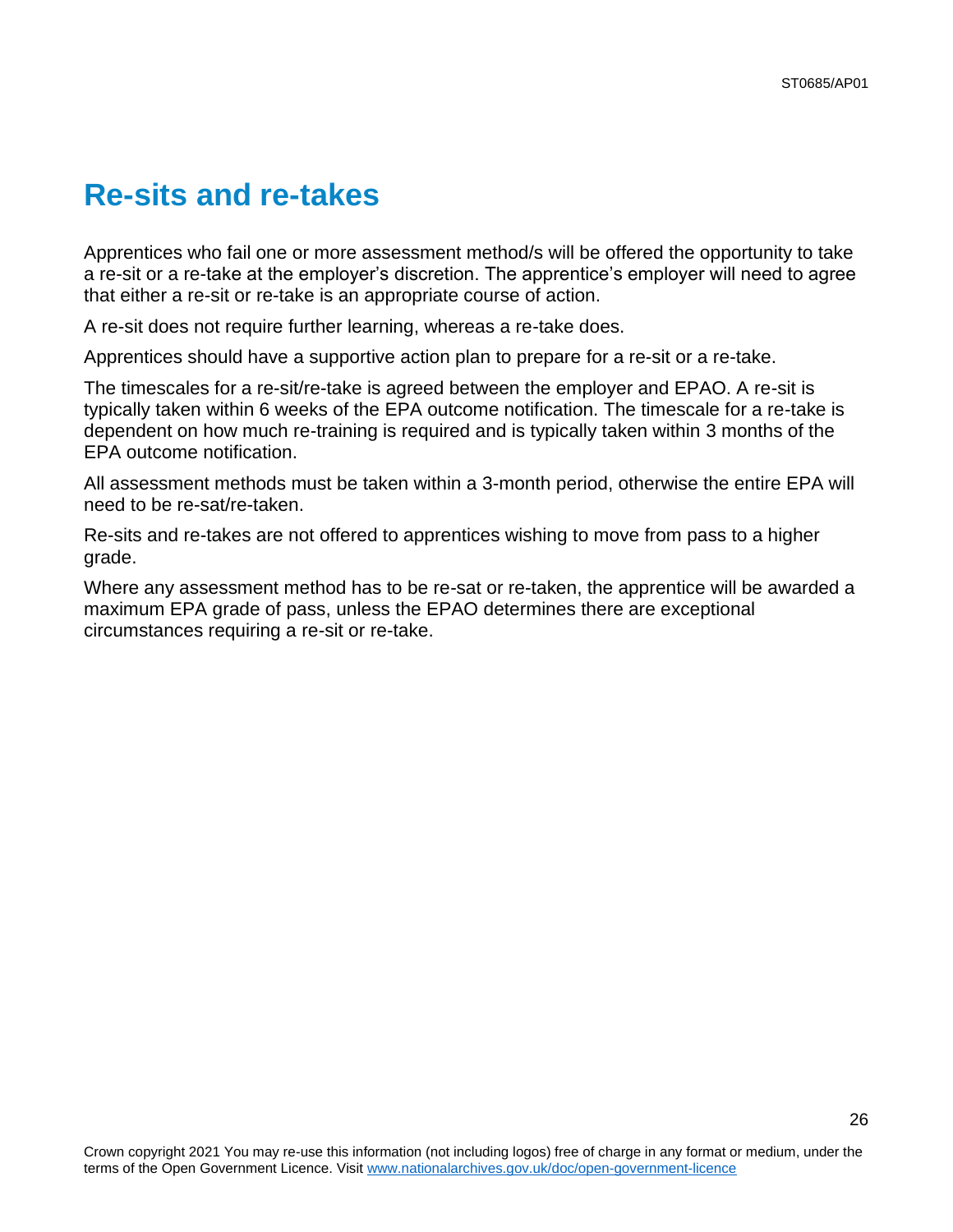# <span id="page-26-0"></span>**Roles and responsibilities**

| <b>Role</b>            | <b>Responsibility</b>                                                                                                                                                                                                                                                                                                                                                                                                                                                                                                                                                                                                                                                                                                                                                                                                                                                                                                                                                                                                                                                                                                                                                                                                                                                                                                                                                                                                                                                                                                                                                                              |
|------------------------|----------------------------------------------------------------------------------------------------------------------------------------------------------------------------------------------------------------------------------------------------------------------------------------------------------------------------------------------------------------------------------------------------------------------------------------------------------------------------------------------------------------------------------------------------------------------------------------------------------------------------------------------------------------------------------------------------------------------------------------------------------------------------------------------------------------------------------------------------------------------------------------------------------------------------------------------------------------------------------------------------------------------------------------------------------------------------------------------------------------------------------------------------------------------------------------------------------------------------------------------------------------------------------------------------------------------------------------------------------------------------------------------------------------------------------------------------------------------------------------------------------------------------------------------------------------------------------------------------|
| Apprentice<br>Employer | As a minimum, apprentices should:<br>participate in and complete on-programme training to meet the KSBs<br>as outlined in the occupational standard for a minimum of 12 months<br>undertake 20% off-the-job training as arranged by the employer and<br><b>EPAO</b><br>understand the purpose and importance of EPA<br>undertake the EPA including meeting all gateway requirements<br>As a minimum, employers should:                                                                                                                                                                                                                                                                                                                                                                                                                                                                                                                                                                                                                                                                                                                                                                                                                                                                                                                                                                                                                                                                                                                                                                             |
|                        | select the EPAO and training provider<br>work with the training provider (where applicable) to support the<br>apprentice in the workplace and to provide the opportunities for the<br>apprentice to develop the KSBs<br>arrange and support a minimum of 20% off-the-job training to be<br>$\bullet$<br>undertaken by the apprentice<br>decide when the apprentice is working at or above the occupational<br>$\bullet$<br>standard and so is ready for EPA<br>ensure that all supporting evidence required at the gateway is<br>$\bullet$<br>submitted in accordance with this EPA plan (including the portfolio)<br>remain independent from the delivery of the EPA<br>$\bullet$<br>confirm arrangements with the EPAO for the EPA (who, when, where)<br>$\bullet$<br>in a timely manner (including providing access to any employer-<br>specific documentation as required, for example company policies)<br>provide suitable clients<br>$\bullet$<br>ensure that the EPA is scheduled with the EPAO for a date and time<br>which allow appropriate opportunity for the KSBs to be met<br>ensure the apprentice is well prepared for the EPA<br>$\bullet$<br>ensure the apprentice is given sufficient time away from regular<br>duties to prepare for and complete all post-gateway elements of the<br>EPA, and that any required supervision during this time (as stated<br>within this EPA plan) is in place<br>where the apprentice is assessed in the workplace, ensure that the<br>apprentice has access to the resources used on a daily basis<br>pass the certificate to the apprentice |
| <b>EPAO</b>            | As a minimum, EPAOs should:<br>conform to the requirements of this EPA plan and deliver its<br>requirements in a timely manner                                                                                                                                                                                                                                                                                                                                                                                                                                                                                                                                                                                                                                                                                                                                                                                                                                                                                                                                                                                                                                                                                                                                                                                                                                                                                                                                                                                                                                                                     |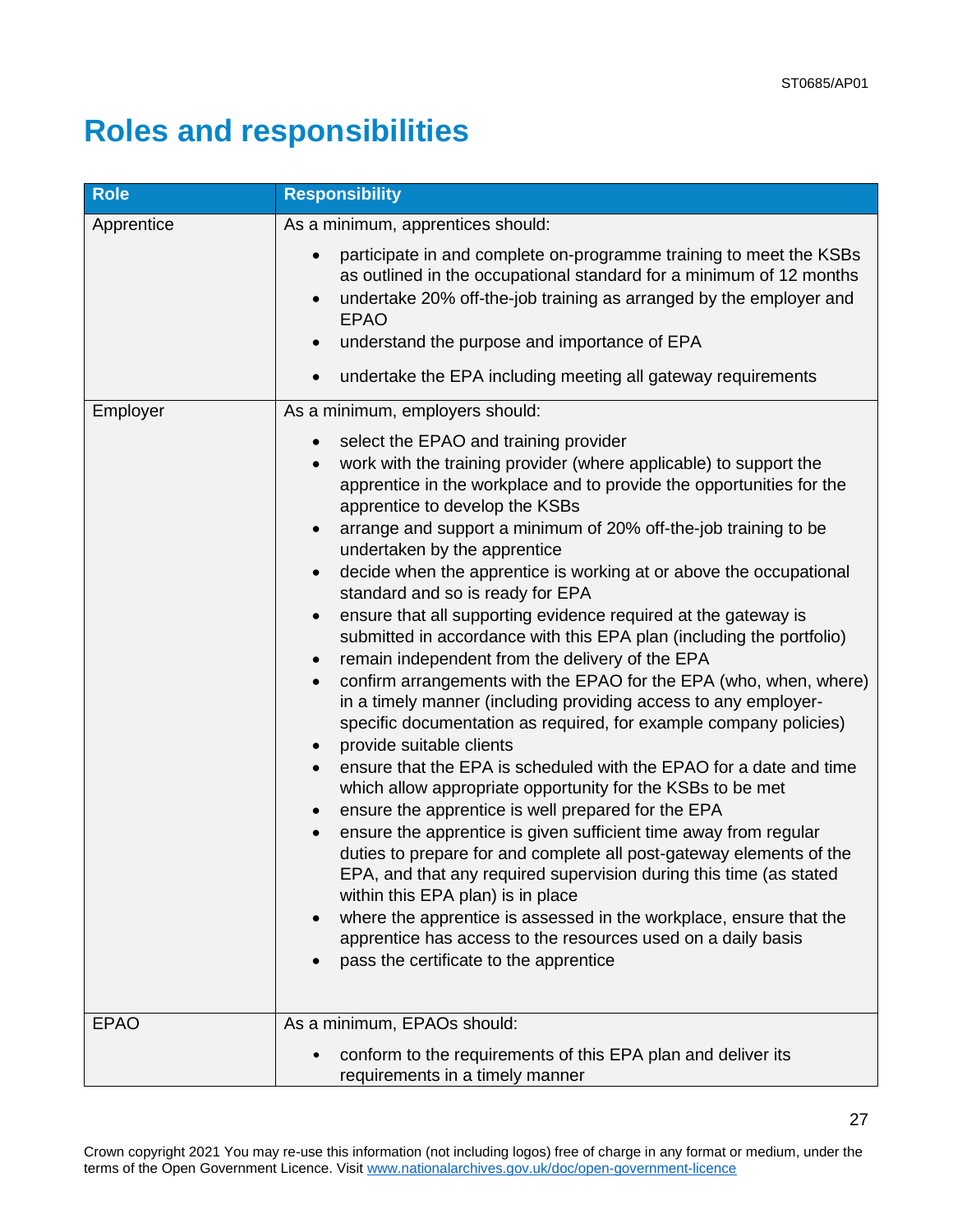| conform to the requirements of the Register of End-Point Assessment<br>$\bullet$                 |
|--------------------------------------------------------------------------------------------------|
| Organisations (RoEPAO)                                                                           |
| conform to the requirements of the external quality assurance<br>$\bullet$                       |
| provider (EQAP) for this apprenticeship standard                                                 |
| understand the occupational standard<br>$\bullet$                                                |
| make all necessary contractual arrangements, including agreeing the<br>$\bullet$                 |
| price of the EPA                                                                                 |
| develop and produce assessment materials including specifications                                |
| and marking materials (for example mark schemes, practice                                        |
| materials, training material)                                                                    |
| appoint suitably qualified and competent independent assessors<br>$\bullet$                      |
| appoint administrators (and invigilators where required) to administer<br>the EPA as appropriate |
| provide training for independent assessors in terms of good<br>$\bullet$                         |
| assessment practice, operating the assessment tools and grading                                  |
| provide adequate information, advice and guidance documentation to                               |
| enable apprentices, employers and training providers to prepare for                              |
| the EPA                                                                                          |
| arrange for the EPA to take place, in consultation with the employer                             |
| where the apprentice is not assessed in the workplace, ensure that<br>$\bullet$                  |
| the apprentice has access to the required resources and liaise with                              |
| the employer to agree this if necessary                                                          |
| develop and provide appropriate assessment recording                                             |
| documentation to ensure a clear and auditable process is in place for                            |
| providing assessment decisions and feedback to all relevant                                      |
| stakeholders                                                                                     |
| have no direct connection with the apprentice, their employer or                                 |
| training provider. In all instances, including when the EPAO is the                              |
| training provider (i.e. HEI), there must be no conflict of interest                              |
| have policies and procedures for internal quality assurance (IQA),<br>$\bullet$                  |
| and maintain records of regular and robust IQA activity and                                      |
| moderation for external quality assurance (EQA) purposes                                         |
| deliver induction training for independent assessors, and for<br>$\bullet$                       |
| invigilators and/or markers (where used)                                                         |
| undertake standardisation activity on this apprenticeship standard for                           |
| all independent assessors before they conduct an EPA for the first                               |
| time, if the EPA is updated and periodically as appropriate (a                                   |
| minimum of annually)                                                                             |
| manage invigilation of apprentices in order to maintain security of the<br>$\bullet$             |
| assessment in line with the EPAO's malpractice policy                                            |
| verify the identity of the apprentice being assessed                                             |
| use language in the development and delivery of the EPA that is<br>$\bullet$                     |
| appropriate to the level of the occupational standard                                            |
| provide details of the independent assessor's name and contact                                   |
| details to the employer                                                                          |
| have and apply appropriately an EPA appeals process                                              |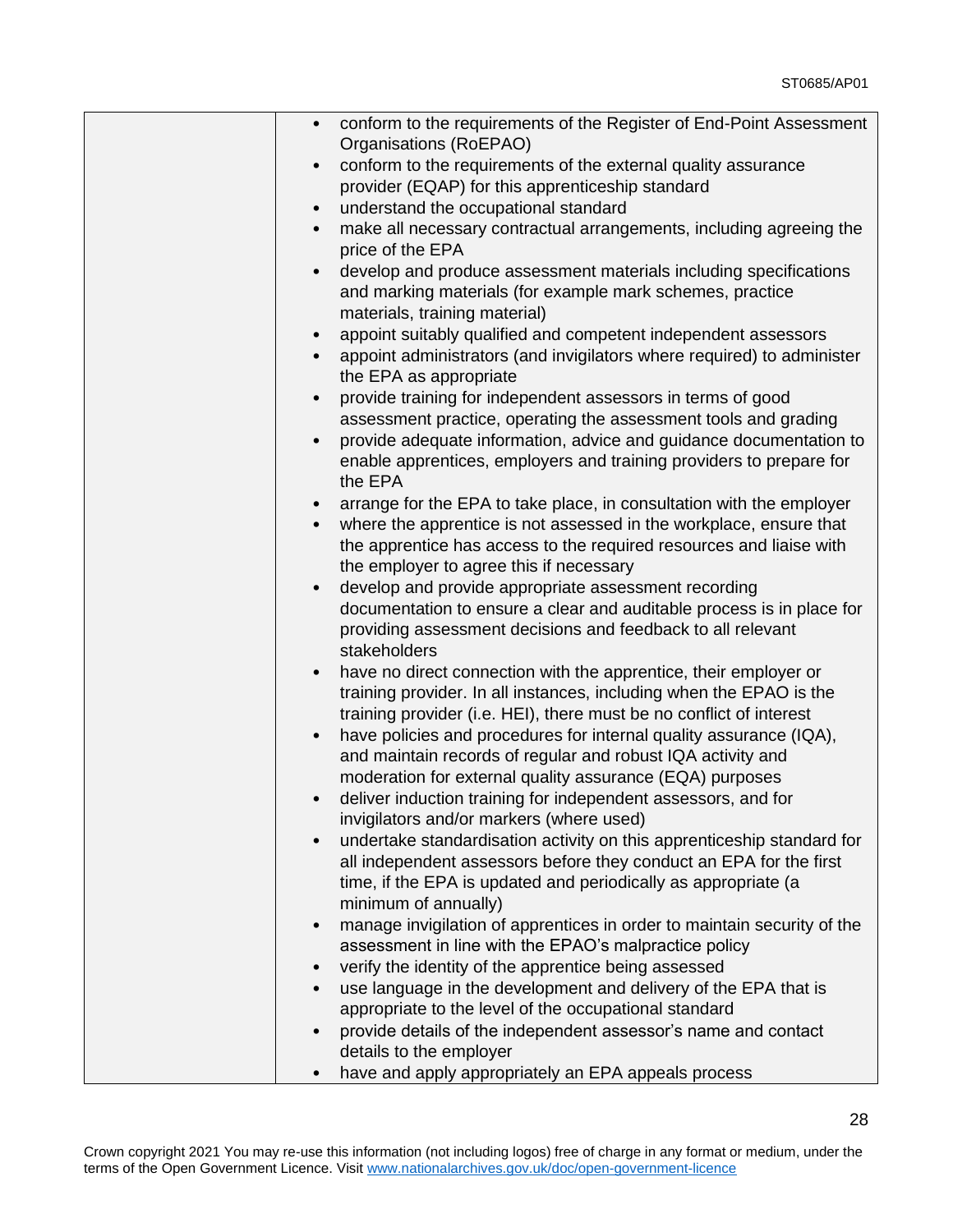|                      | request certification via the Apprenticeship Service upon successful<br>achievement of the EPA                                                                                                                                                                                                                                                                                                                                                                                                                                                                                                                                                                                                                                                                                                                                                                                                                                                                                                                                                                                                                                                                                                                                                                                                                                                                                                                                                                                                                                                                                                                                                                                                                                                                                                                                                                               |
|----------------------|------------------------------------------------------------------------------------------------------------------------------------------------------------------------------------------------------------------------------------------------------------------------------------------------------------------------------------------------------------------------------------------------------------------------------------------------------------------------------------------------------------------------------------------------------------------------------------------------------------------------------------------------------------------------------------------------------------------------------------------------------------------------------------------------------------------------------------------------------------------------------------------------------------------------------------------------------------------------------------------------------------------------------------------------------------------------------------------------------------------------------------------------------------------------------------------------------------------------------------------------------------------------------------------------------------------------------------------------------------------------------------------------------------------------------------------------------------------------------------------------------------------------------------------------------------------------------------------------------------------------------------------------------------------------------------------------------------------------------------------------------------------------------------------------------------------------------------------------------------------------------|
| Independent assessor | As a minimum, independent assessors should:<br>have the competence to assess the apprentice at this level and hold<br>any required qualifications and experience in line with the<br>requirements of the independent assessor as detailed in the IQA<br>section of this EPA plan<br>understand the occupational standard and the requirements of this<br>$\bullet$<br><b>EPA</b><br>have, maintain and be able to evidence up-to-date knowledge and<br>$\bullet$<br>expertise of the subject matter<br>deliver the end-point assessment in-line with the EPA plan<br>$\bullet$<br>comply with the IQA requirements of the EPAO<br>$\bullet$<br>have no direct connection or conflict of interest with the apprentice,<br>their employer or training provider; in all instances, including when the<br>EPAO is the training provider (i.e. HEI)<br>attend induction training<br>$\bullet$<br>attend standardisation events when they begin working for the EPAO,<br>$\bullet$<br>before they conduct an EPA for the first time and a minimum of<br>annually on this apprenticeship standard<br>assess each assessment method, as determined by the EPA plan,<br>$\bullet$<br>and without extending the EPA unnecessarily<br>assess against the KSBs assigned to each assessment method, as<br>$\bullet$<br>shown in the mapping of assessment methods and as determined by<br>the EPAO, and without extending the EPA unnecessarily<br>make all grading decisions<br>$\bullet$<br>record and report all assessment outcome decisions, for each<br>apprentice, following instructions and using assessment recording<br>documentation provided by the EPAO, in a timely manner<br>use language in the development and delivery of the EPA that is<br>appropriate to the level of the occupational standard<br>mark open (constructed) test answers accurately according to the |
|                      | EPAO's mark scheme and procedures                                                                                                                                                                                                                                                                                                                                                                                                                                                                                                                                                                                                                                                                                                                                                                                                                                                                                                                                                                                                                                                                                                                                                                                                                                                                                                                                                                                                                                                                                                                                                                                                                                                                                                                                                                                                                                            |
| Training provider    | As a minimum, training providers should:<br>work with the employer and support the apprentice during the off-the-<br>job training to provide the opportunities to develop the knowledge,<br>skills and behaviours as listed in the occupational standard<br>conduct training covering any knowledge, skill or behaviour<br>$\bullet$<br>requirement agreed as part of the Commitment Statement (often<br>known as the Individual Learning Plan).<br>monitor the apprentice's progress during any training provider led on-<br>$\bullet$<br>programme learning<br>advise the employer, upon request, on the apprentice's readiness for<br><b>EPA</b>                                                                                                                                                                                                                                                                                                                                                                                                                                                                                                                                                                                                                                                                                                                                                                                                                                                                                                                                                                                                                                                                                                                                                                                                                          |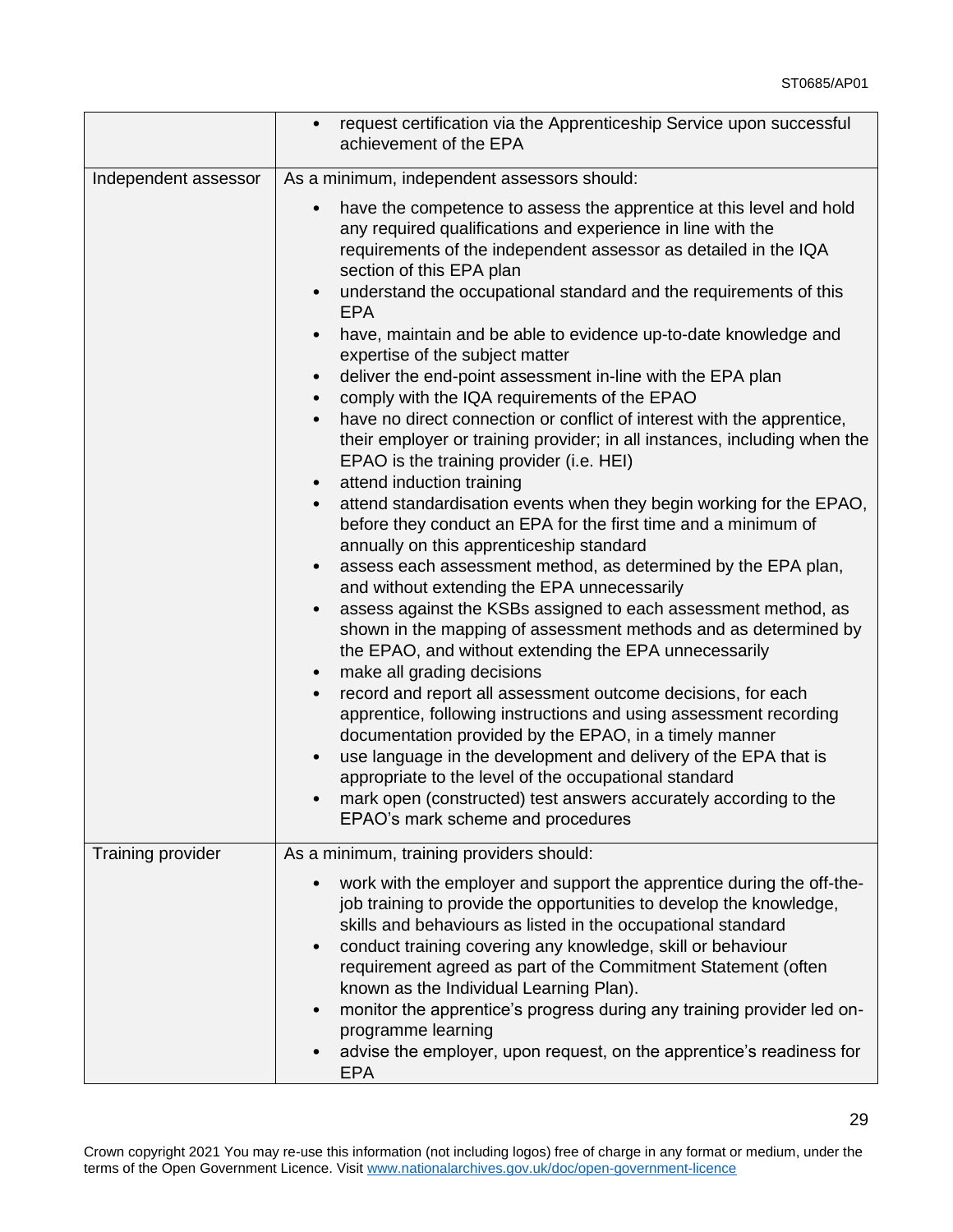|             | remain independent from delivery of the EPA. Where the training<br>provider is the EPA (i.e. a HEI) there must be procedures in place to<br>mitigate against any conflict of interest                                                                                                                                                                                                                                                                                                                |
|-------------|------------------------------------------------------------------------------------------------------------------------------------------------------------------------------------------------------------------------------------------------------------------------------------------------------------------------------------------------------------------------------------------------------------------------------------------------------------------------------------------------------|
| Marker      | As a minimum, markers should:<br>attend induction training as directed by the EPAO<br>have no direct connection or conflict of interest with the apprentice,<br>$\bullet$<br>their employer or training provider in all instances including when the<br>EPAO is the training provider (i.e. HEI)                                                                                                                                                                                                     |
|             | mark test answers accurately according to the EPAO's mark scheme<br>$\bullet$<br>and procedure                                                                                                                                                                                                                                                                                                                                                                                                       |
| Invigilator | As a minimum, invigilators should:<br>attend induction training as directed by the EPAO<br>have no direct connection or conflict of interest with the apprentice,<br>$\bullet$<br>their employer or training provider; in all instances, including when the<br>EPAO is the training provider (i.e. HEI)<br>invigilate and supervise apprentices during tests and in breaks during<br>$\bullet$<br>assessment methods to prevent malpractice in accordance with the<br>EPAO's invigilation procedures |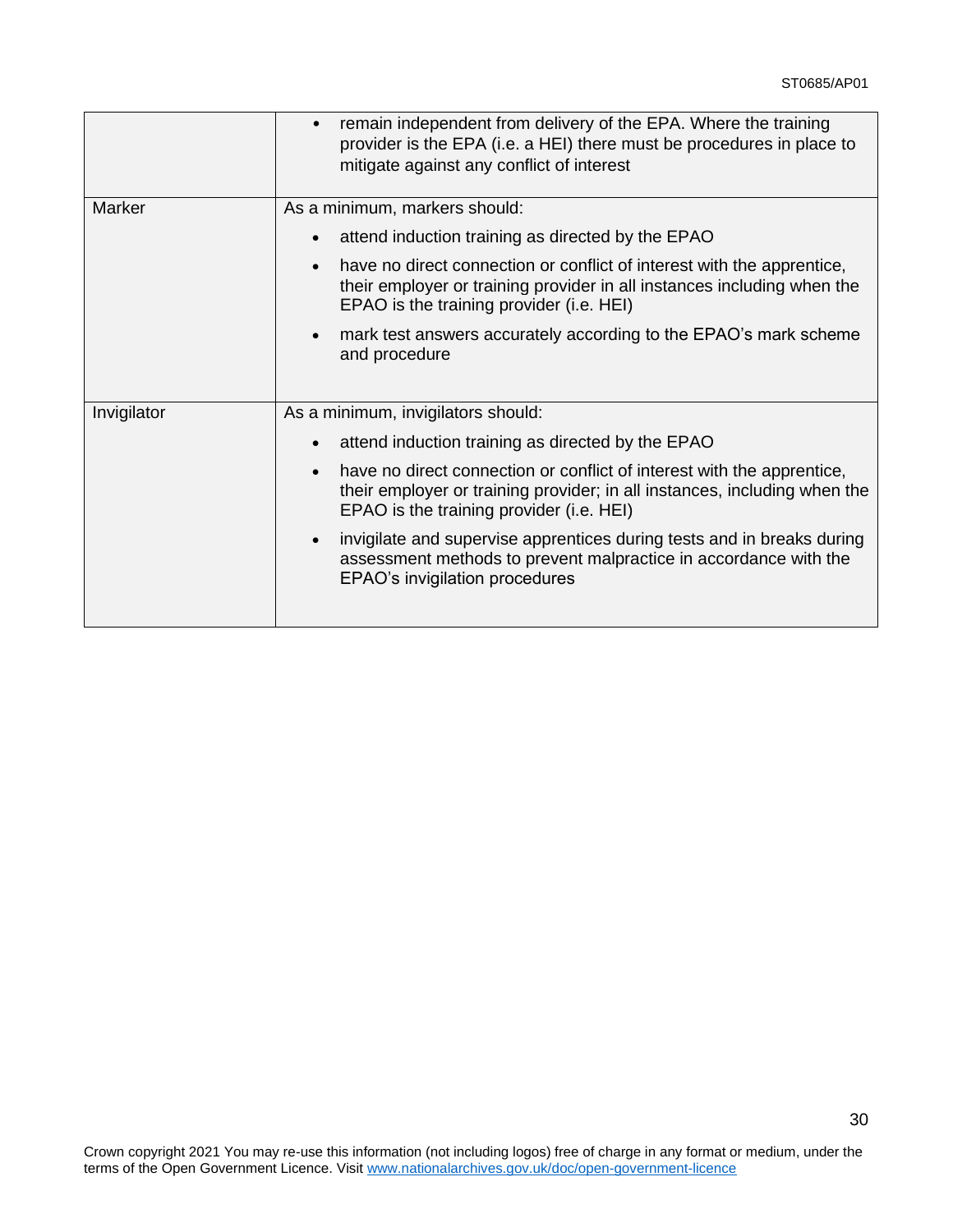# <span id="page-30-0"></span>**Internal Quality Assurance (IQA)**

Internal quality assurance refers to the strategies, policies and procedures that EPAOs must have in place to ensure valid, consistent and reliable end-point assessment decisions. EPAOs for this EPA must adhere to all requirements within the Roles and Responsibilities section and:

- have effective and rigorous quality assurance systems and procedures that ensure fair, reliable and consistent assessment across employers, places, times and independent assessors
- appoint independent assessors who are working currently as a wellbeing therapist and have 'hands on' operational experience of working in the industry for the last three years in a commercial salon
- appoint independent assessors who are competent to deliver the end-point assessment and who meet the following minimum requirements:
	- maintain a relevant level 3 or above beauty, holistic or equivalent qualification
- operate induction training for independent assessors, markers and invigilators
- provide training for independent assessors in terms of good assessment practice, operating the assessment tools and grading
- where appropriate:
	- o provide ongoing training for markers
	- $\circ$  provide ongoing training for invigilators
- undertake standardisation activity on this apprenticeship standard for all independent assessors:
	- $\circ$  before they conduct an EPA for the first time
	- $\circ$  if the EPA is updated
	- $\circ$  periodically as appropriate (a minimum of annually)
- conduct effective moderation of assessment decisions and grades
- conduct appeals where required, according to the EPAO's appeals procedure, reviewing and making final decisions on assessment decisions and grades

# **Value for money**

Affordability of the EPA will be aided by using at least some of the following practices:

- use of technology for example virtual technology where applicable
- location for example use of employer premises
- making maximum use of each typical 7.5 hour working day
- observation of naturally occurring evidence in the workplace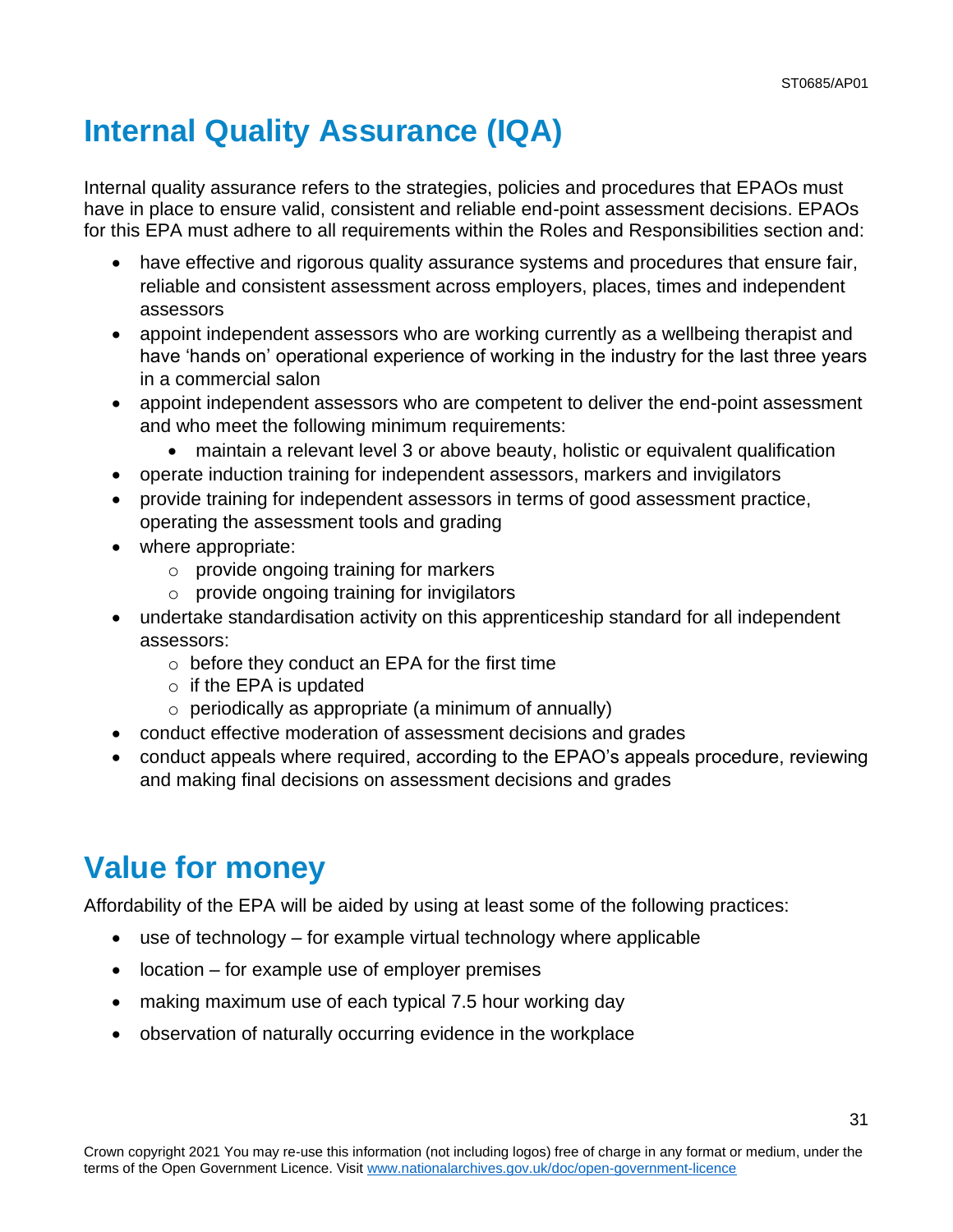# <span id="page-31-0"></span>**Mapping of knowledge, skills and behaviours (KSBs)**

## **End-point assessment method 1: Knowledge test**

### **Knowledge K2:** Strategies to aid relaxation and manage stress levels and how these are used to improve the client's physical and emotional welfare **K5:** Factors that contribute to an individual's wellbeing and protective strategies to improve relaxation, stimulate or calm the sensory perception systems of the body, including sight, touch, sound, smell and taste **K6**: History, principles, theories and applications of holistic, thermal and wellbeing therapies (mind, body and spirit). The origin and purpose of the seven major chakras and meridians and their impact on overall mental, physical and emotional wellbeing in daily life. **K7**: Benefits and effects of using holistic and wellbeing therapies to maintain wellbeing compared to the allopathic approach of western cultures **K8:** Awareness of the interdependence of body systems and the impact on wellbeing when these systems malfunction and do not operate in harmony. **K9**: The importance of the limbic system in the promotion of wellbeing and its impact on an individual **K10:** Definition of stress, its symptoms, anatomical pathways, benefits and the long-term harm **K11:** Methods used to reduce and manage the impact of stress and how to recognise an individual's ability to cope with variable levels of stress and anxiety **K18:** The signs and symptoms of a healing crisis, how to manage the impact with clients and the range of aftercare, homecare and future recommendations **K19**: Legal, organisational and health and safety requirements relevant to this occupation including: • Health and Safety at Work Act 1974 • The Reporting of Injuries, Diseases and Dangerous Occurrences Regulations (RIDDOR) 1995 • The Health and Safety (First Aid) Regulations 1981 • The Regulatory Reform (Fire Safety) Order 2005 • The Manual Handling Operations Regulations 1992 • The Control of Substances Hazardous to Health Regulations (COSHH) 2002 • The Electricity at Work Regulations 1989 • The Environmental Protection Act 1990 • The Management of Health and Safety at Work Regulations 1999 • The Health and Safety (Information for Employees) Regulations 1989 • The Local Government (Miscellaneous Provisions) Act 1982 **K20:** Types of holistic therapy treatments and wellbeing experiences, including Indian head massage, lymphatic drainage massage, aromatherapy, fundamental energy-based therapies and treatments (touch or touchless therapies and treatments that promote balance and harmony between the physical, mental and emotional aspects of an individual, promoting improved wellbeing for example diaphragmatic breathing, crystal and chakra methodologies), manual acupressure, zone

therapy (principles that there are zones mapped throughout the body that can have therapeutic effects on a corresponding reflex area accessed via the feet, face or hands, by stimulation of applying pressure to a point or zone), holistic touch therapies and holistic massage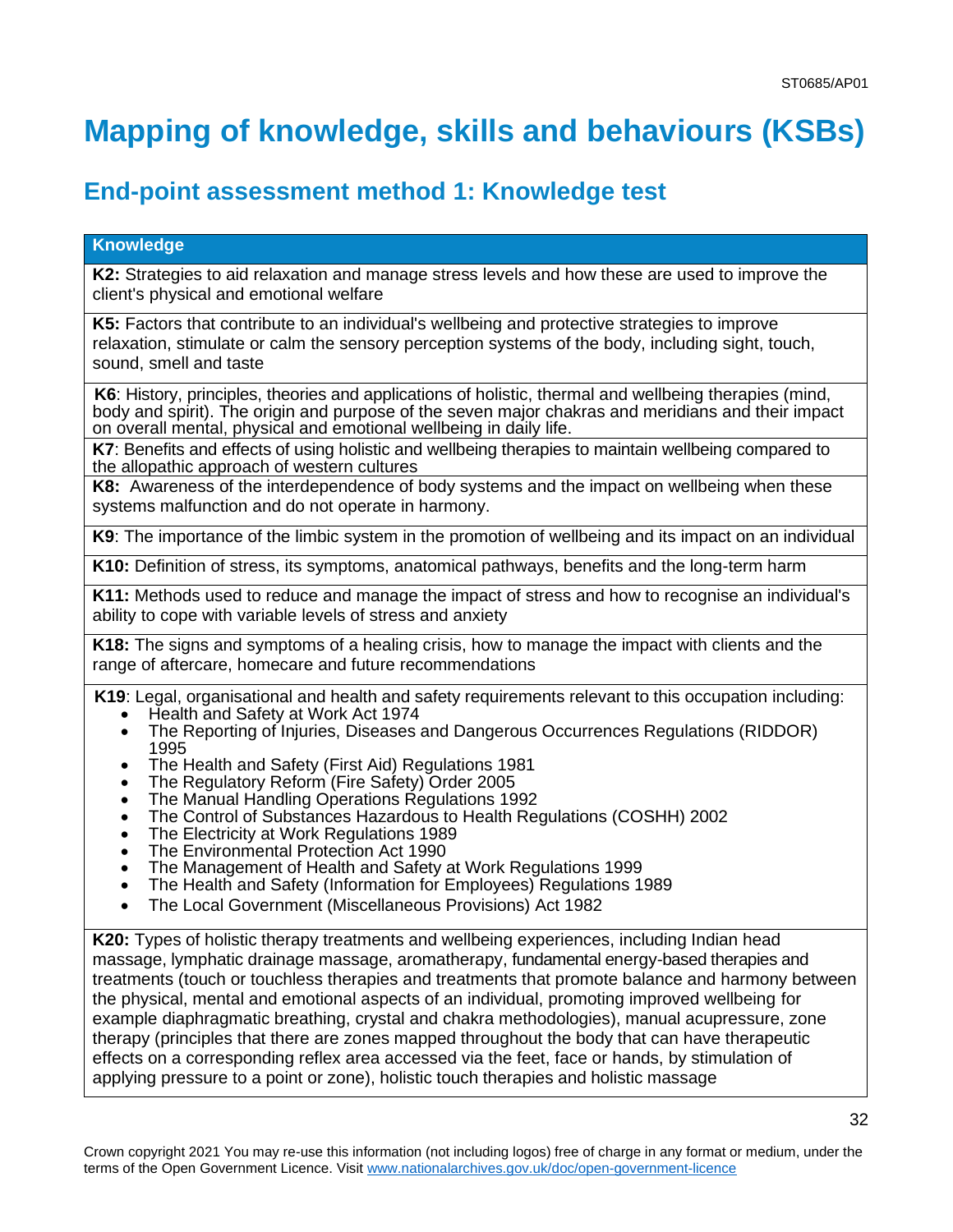**K22:** How to choose, use and blend aromatherapy essential oils (20 oils) safely and for specific therapeutic benefits

**K23**: How to recognise contra-indications that would prevent or restrict a treatment

**K29**: Benefits and effects (physical and psychological) of holistic and thermal therapy treatments and wellbeing experiences

**K30:** How to recognise contra-actions and the remedial action to take if contra-actions or healing crises occur during the treatment or experience including those that occur as a result of poor practice

**K33**: Recommended operating procedures for the use of water in treatments

**K34:** How to test and interpret results of water and chemical concentrations for water experiences and the protocol for managing water-based treatments

**K36:** The types of pre-heat treatments, their effects and how to perform them. This includes sauna, steam and infra-red

**,K37:** Temperature based treatments, directly or indirectly applied, including cold (cryo) and heat (thermal) treatments, the tools that can be used (body wraps, salt, shell, lava, marble, poultice, stone) and the effects on the skin, circulatory and bodily systems

**K38**: Physiological and psychological effects of colour therapy, their effect on the mind and overall mood of the individual and how they can be used in wellbeing experiences

**K39:** Definition of a Spa, the use and benefits of common treatments and experiences. For example sauna, steam, hydro, hamam traditional spa, thalasso pools, floatation and colour, and emerging trends

**K43**: Principles of improving the client's wellbeing and self-help strategies to enhance the client experience and overall treatment results

**K48:** The aging process of the skin, the effects and impact of environmental, genetic and lifestyle choices on the structure, function and interdependence of the human body skin, hair and nails

**K49**: The interdependence and effects anatomical systems have on the systems independently and combined when completing holistic therapy treatments and wellbeing experiences

**K50**: The organisation of the body, anatomical terminology, regions, related terms and anatomical structure, functions, and pathologies of:

- cells and cell division and tissue types
- skin, skin appendages, hair and nails
- the skeletal system, including classification and structure, location of bones, types of joints and movement
- the muscular system, including classification, location and action of the primary muscles of the face and body
- the cardiovascular system, including composition and functions of the blood and primary blood vessels of the body
- the lymphatic system, including the lymphatic organs, location of lymphatic nodes and ducts
- the central and autonomic nervous systems
- respiratory system
- olfactory system and limbic system
- digestive system including processes of digestion
- endocrine system
- renal and reproductive systems including key stages of the human reproductive cycle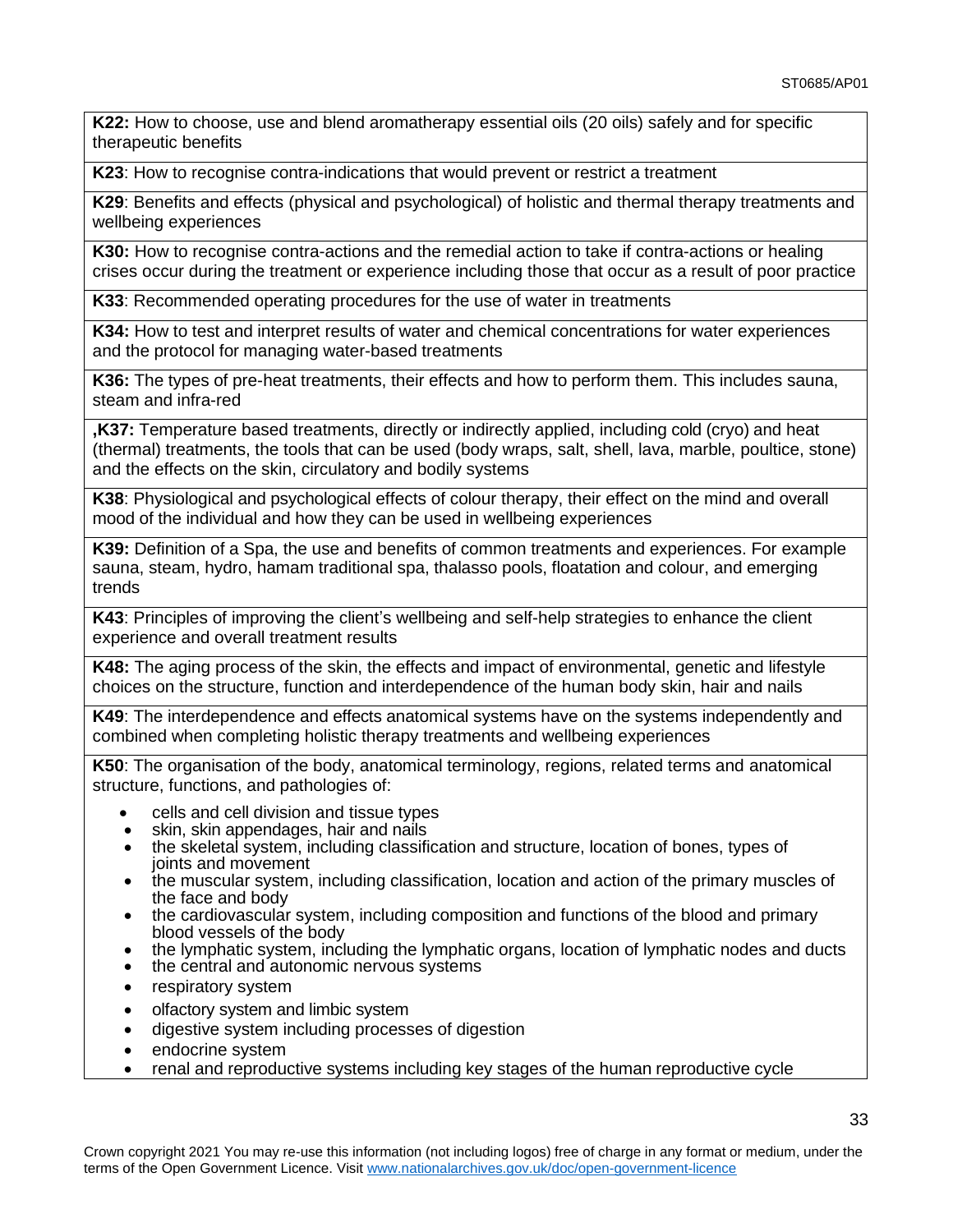## **End-point assessment method 2: Observation with questions**

#### **Knowledge**

**K1:** How to complete an in-depth client lifestyle profile, body and skin analysis including type, condition, (for example Fitzpatrick scale, phenotype and genotype), postural analysis and the identification of any postural faults, body shapes and characteristics, lifestyle factors that impact on the calming or stimulation of the sensory perceptions of the body and mind

**K3:** Factors that affect wellbeing therapies including schedules and indicators

**K4:** How to select the most suitable wellbeing and holistic principle to apply, being fully present to maximise the therapy outcome and benefit

**K12:** Why it is necessary to complete a client lifestyle profile and how it is used to determine client suitability, indicators and treatment protocols; including environmental and lifestyle factors that impact the human body (integral biology)

**K16**: Environmental conditions for holistic treatments and wellbeing experiences, including multisensory such as heating, ventilation, ambiance, smell, visuals, light, sound and aroma

**K17**: Environmentally sustainable working practices

**K21:** The types of massage mediums. For example oils or other emollient, their composition, when and how to use them safely

**K24**: Purpose of sensitivity/allergy or tactile tests and how to conduct these.

**K25**: How to prepare the treatment area and client for holistic and thermal therapy treatments and wellbeing experiences

**K26**: Areas of the body that may require support and cushioning during treatment, how and when to provide it

**K27**: Preparation requirements and relevance of temperature management within treatments and experiences

**K28**: How to adapt and vary treatment techniques, sequence, rhythm and depth to meet the client's physical and emotional characteristics and type of treatment

**K31**: the importance of checking and maintaining the client's wellbeing throughout the treatment including allowing sufficient post-treatment recovery time

**K32**: The range of services, products, tools and equipment available for holistic treatments and wellbeing experiences

**K35**: Precautions of using heat (thermal) treatments

**K40**: Supplier and manufacturer instructions for the safe use of equipment, tools, materials and products

**K41:** Types of pre and post treatment advice, recommendations and restrictions to include:

- pre and post treatment, time intervals and follow- up procedures
- aftercare products
- avoidance of activities that may cause contra-actions or that reduce treatment benefits
- products and homecare routines or treatments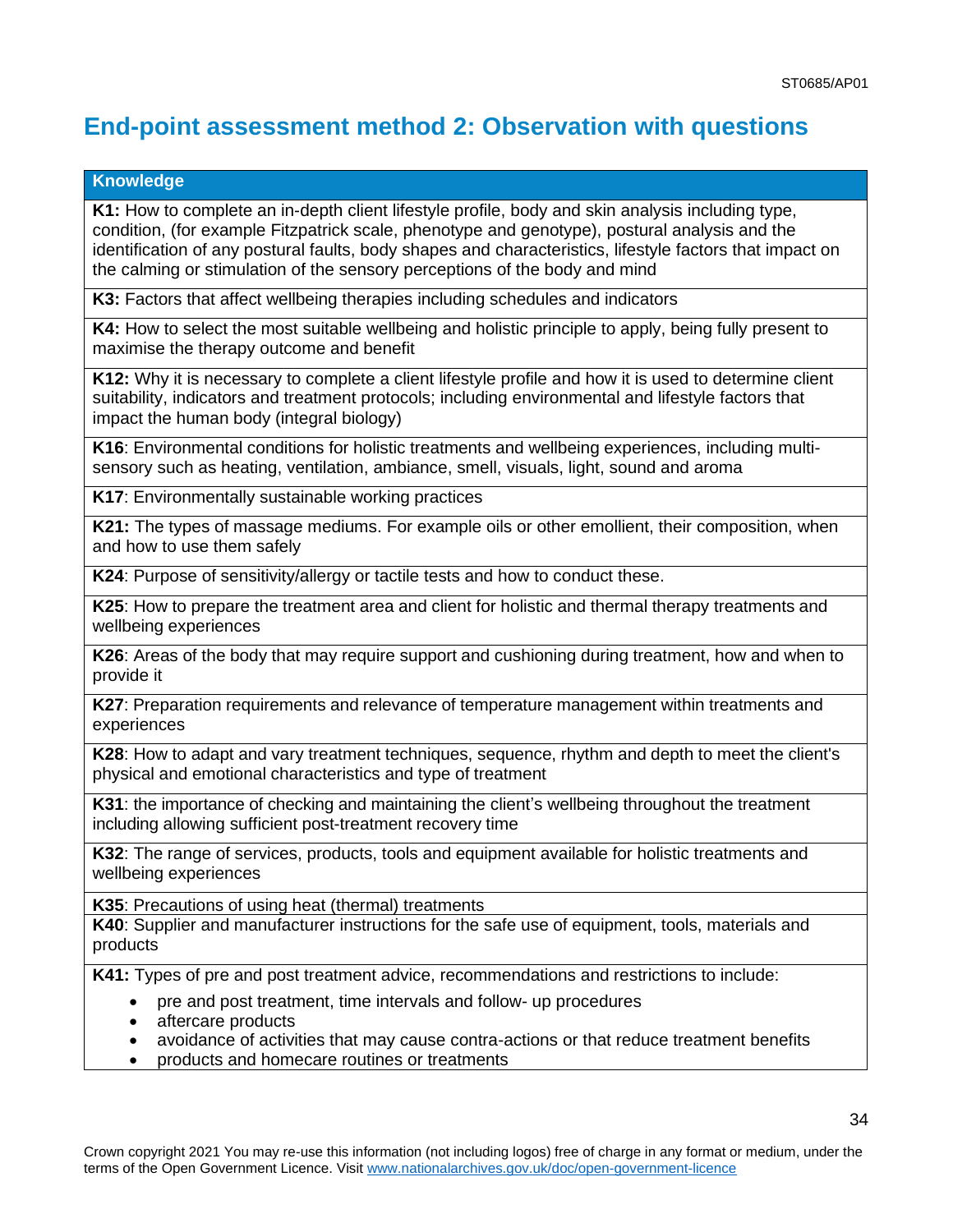**K42**: How to evaluate the wellbeing impact in order to provide future holistic treatment and lifestyle recommendations

#### **Skills**

**S1:** Complete an in-depth, dynamic client profile consultation from which wellbeing therapies and treatment experience schedules are created

**S2**: Communicate verbally with clients to build and maintain trust

**S3**: Obtain, provide and collate accurate and relevant information

**S4**: Conduct allergy, sensitivity and tactile tests to establish suitability for treatment

**S5**: Comply with organisational operations to meet legal, regulatory, licensing and or local rules, industry requirements, treatment protocols, manufacturer instructions and guidance

**S6:** Manage manual and electronic client records ensuring that they are completed, signed, maintained and stored accurately in accordance with legal and organisational operations

**S7:** Apply safe and effective methods of working by:

- maintaining personal hygiene, protection and presentation
- maintaining client confidentiality and discretion before, during and after the therapy treatments and experiences
- positioning the client to meet the needs of the schedule
- ensuring own posture and working methods minimise fatigue and the risk of injury to self and client
- ensuring environmental conditions are suitable for the client and the treatment
- keeping work area clean and tidy (products, tools and equipment)
- using working methods that minimise the risk of cross-infection
- promoting environmental and sustainable working practices
- disposal of waste materials to meet legal requirements

**S8:** Prepare the treatment environment to calm or stimulate the multi-sensory perceptions of the body and mind such as sight, touch, sound, taste and smell

**S9:** Implement and complete risk assessment protocols in relation to the environment, therapy or treatment

**S11:** Prepare the client for holistic treatment or experience, whilst maintaining client's discretion, modesty and privacy

**S12:** Perform and adapt advanced manual therapy techniques (face, scalp and body), to meet client's physical and psychological characteristics, treatment objectives (relaxing, wellbeing, uplifting, detoxifying and stimulating), needs and expectations. This includes effleurage, petrissage, tapotement, vibration and friction, deep tissue, light touch and advanced techniques using the forearm, wrist and elbow

**S13:** Choose massage mediums. This includes the selection, blending and the application of aromatherapy essential oils

**S14:** Maintain client comfort and care by checking the client's wellbeing before, during and after the therapy or treatment and allowing sufficient post-treatment recovery time

**S15:** Perform wellness and holistic therapy treatments, adapting these according to client needs. These include Indian head massage, lymphatic drainage massage, acupressure techniques, holistic massage and aromatherapy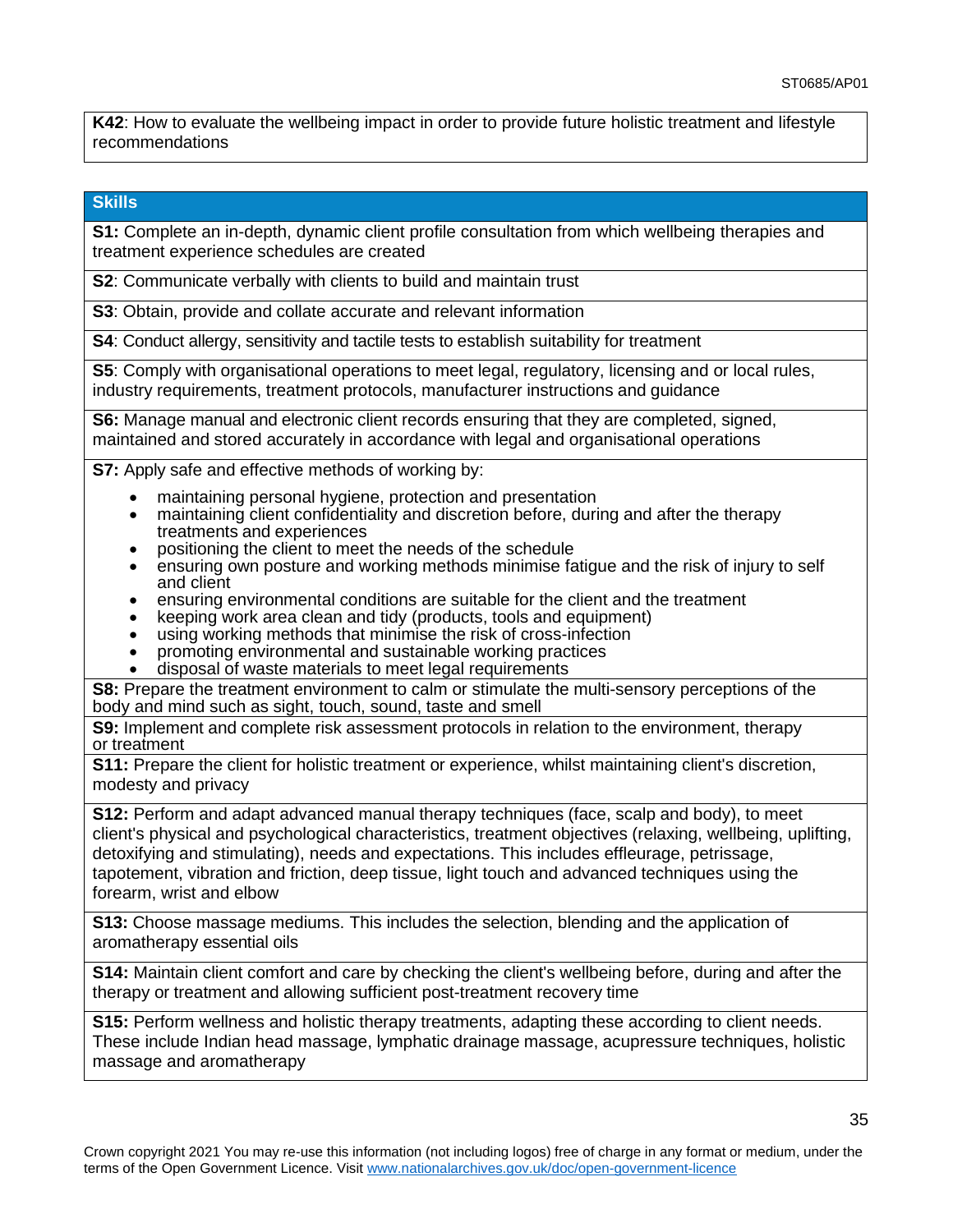**S16:** Perform and adapt thermal therapy treatments for improving the client's physical and emotional welfare and wellbeing. This includes body treatments, heat experiences and pre-treatments in preparation for further treatments

**S18:** Select, prepare, use and adapt the relevant products, tools and equipment for the wellbeing therapy, and treatment duration to suit the client's sensitivity, tolerance, body condition, lifestyle profile, physical and emotional wellbeing

**S19:** Advise on the environmental and lifestyle factors that impact the human body (integral biology) systems and their effects on an individual's ability to cope with the normal and abnormal activities of daily living that give greater physical, mental and emotional resilience

**S22**: Provide detailed, written post wellbeing treatment and thermal therapy treatment advice, instructions and recommendations. This includes post treatment and follow-up procedures, client self-care principles, aftercare products, avoidance of activities that may cause contra-actions or that reduce treatment benefits, time intervals between treatments, present and future products, homecare routines and or treatments

**S23**: Evaluate the outcome of the wellbeing treatment or experience in order to improve the condition of the client's physical and emotional welfare and wellbeing and inform further recommendations

#### **Behaviours**

**B1:** Owns their work, is proactive and responsible

**B2:** Maintains professional ethics: integrity, respect, empathy, client confidence, confidentiality and discretion

**B4:** Communicates appropriately, is helpful and courteous at all times and adapts behaviour in response to each client and situation